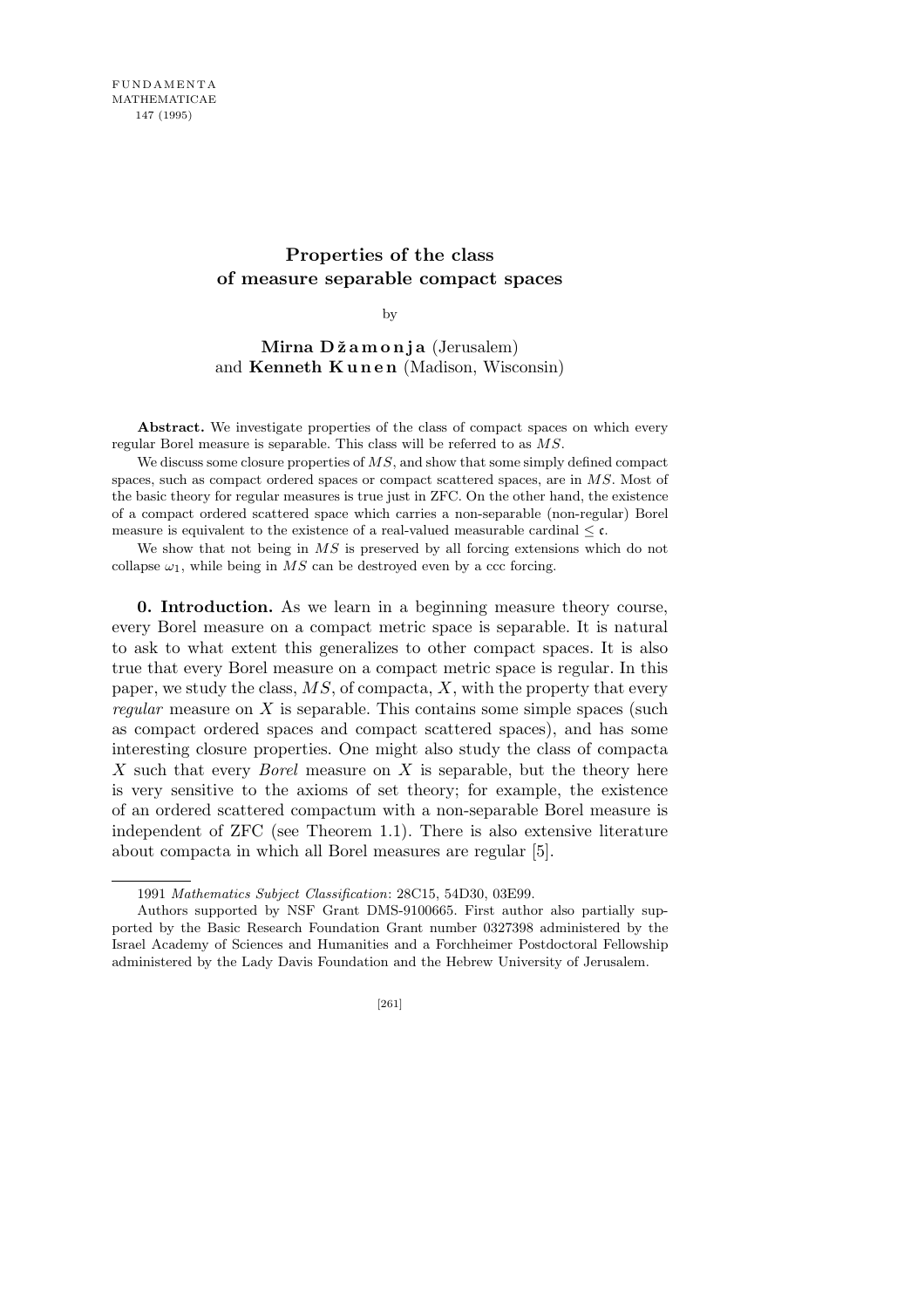For the class *MS*, defined using *regular* measures, there are still some independence results, but most of the basic theory goes through in ZFC.

First, some definitions:

All spaces considered here are Hausdorff.

We shall consider primarily finite Borel measures on compact spaces.

If  $\mu$  is a Borel measure on X, the measure algebra of  $(X, \mu)$  is the Boolean algebra of all Borel sets modulo  $\mu$ -null sets. If  $\mu$  is finite, then such a measure algebra is also a metric space, with the distance between two sets being the measure of their symmetric difference. Then, we say that  $\mu$  is *separable* iff this metric space is separable as a topological space.

A Borel measure  $\mu$  on X is Radon iff the measure of compact sets is finite and the measure of each Borel set is the supremum of the measures of its compact subsets. If *X* is compact, this implies that the measure of each Borel set is also the infimum of the measures of its open supersets. Note that for compact spaces, the Radon measures are simply the regular Borel measures.

The *Baire* sets are the sets in the least  $\sigma$ -algebra containing the open  $F_{\sigma}$  sets. If *X* is compact and  $\mu$  is a finite measure defined on the Baire sets, then  $\mu$  extends uniquely to a Radon measure (see [8], Theorem 54D), and every Borel set is equal to a Baire set modulo a null set.

DEFINITION.  $MS$  is the class of all compact spaces  $X$  such that every Radon measure on *X* is separable.

Observe, by the above remarks, that if *X* is compact, then *X* is in *MS* iff every finite Baire measure on *X* is separable. We shall primarily be concerned with properties of *MS*, but we shall occasionally (see Theorem 1.1) remark on finite non-regular Borel measures, in which case non-separability could arise from a large number of non-Baire Borel sets.

If not specified otherwise, we give [0, 1] and  $2 = \{0, 1\}$  their usual probability measures, and then  $[0,1]^J$  and  $2^J$  have the usual product measures. These measures defined in the usual way would be defined on the Baire sets, but they then extend to Radon measures. These product measures are in fact *completion regular* — that is, for every Borel set *E*, there are Baire *A, B* such that  $A \subseteq E \subseteq B$  and  $B \setminus A$  is a null set—but we do not need this fact here.

Note that the measure algebras of  $2^J$  and  $[0, 1]^J$  are isomorphic whenever *J* is infinite, and they are separable iff *J* is countable. So, for uncountable *J*,  $2^J$  and  $[0,1]^J$  are simple examples of compact spaces which are not in *MS*.

If  $\mu$  is a Borel measure on *X*, and *E* is a Borel set, then  $\mu$ <sup>r</sup>*E* is the Borel measure on *E* defined in the obvious way:  $(\mu E)(B) = \mu(B)$  for Borel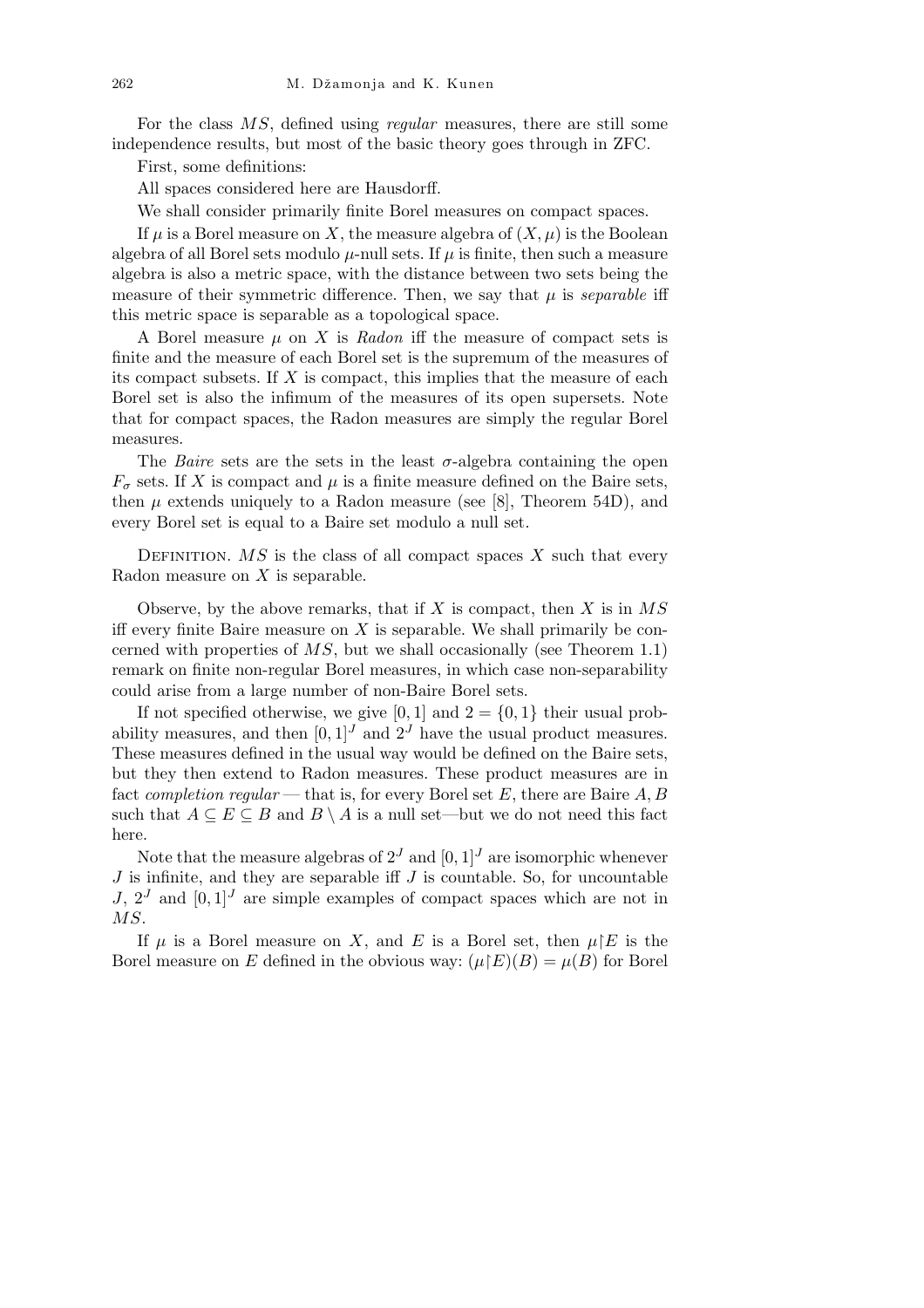$B \subseteq E$ . We say that  $\mu$  is *nowhere separable* iff  $\mu \nvert E$  is non-separable for each Borel set *E* of positive measure.

Our basic notions never assume that non-empty open sets have positive measure, but it is sometimes useful to reduce to this situation. If  $\mu$  is a Radon measure on the compact space *X*, let *U* be the union of all open null sets. By regularity of the measure, *U* is also a null set, and is hence the largest null set. We call  $K = X \setminus U$  the *support* of  $\mu$ . Note that  $\mu(K) = \mu(X)$ , and every relatively open non-empty subset of *K* has positive measure.

The following lemma is sometimes useful to reduce the study of nonseparable measures to nowhere separable measures:

Lemma 0.0. *If X is compact and µ is a non-separable Radon measure on X*, then there is a closed  $K \subseteq X$  such that  $\mu(K) > 0$ ,  $\mu \mid K$  is nowhere *separable*, *and every relatively open non-empty subset of K has positive measure.*

Proof. By Maharam's Theorem [13], there is a Borel  $E \subseteq X$  such that  $\mu(E) > 0$  and  $\mu(E)$  is nowhere separable. We then apply regularity of  $\mu$  to choose  $C \subseteq E$  of positive measure, and let *K* be the support of  $\mu$ |C.

In *§*1, we consider some classes of topological spaces which are subclasses of *MS*, and in *§*2, we discuss various closure properties of *MS*.

In *§§*3*,* 4, we look at the behavior of *MS* in transitive models of set theory. It is easy to see that the property of *not* being in *MS* is preserved under any forcing extension which does not collapse  $\omega_1$ . In §4, we show that being in *MS* need not even be preserved by ccc forcing; assuming the existence of a Suslin tree *T*, we construct an  $X \in MS$  such that forcing with *T* adds a non-separable Radon measure on *X* in the generic extension. Of course, since the notion of "compact space" is not absolute for models of set theory, some care must be taken to say precisely what is meant by looking at the same compact space in two different models; this is handled in *§*3, and in a somewhat different way by Bandlow [1].

We do not know if there is any simple way of expressing " $X \in MS$ " without mentioning measures. By the results of *§§*1*,* 2, there are some simple sufficient conditions for a compact space *X* to be in *MS*; for example, it is sufficient that *X* be a subspace of a countable product of ordered spaces and scattered spaces. By the result of *§*4, any condition of this form, which is preserved in the passage to a larger model of set theory, cannot be a necessary condition as well (or, at least, cannot be proved to be necessary in ZFC).

**1. Subclasses of** *MS***.** We begin by pointing out some simple sufficient conditions for a compact space to be in *MS*.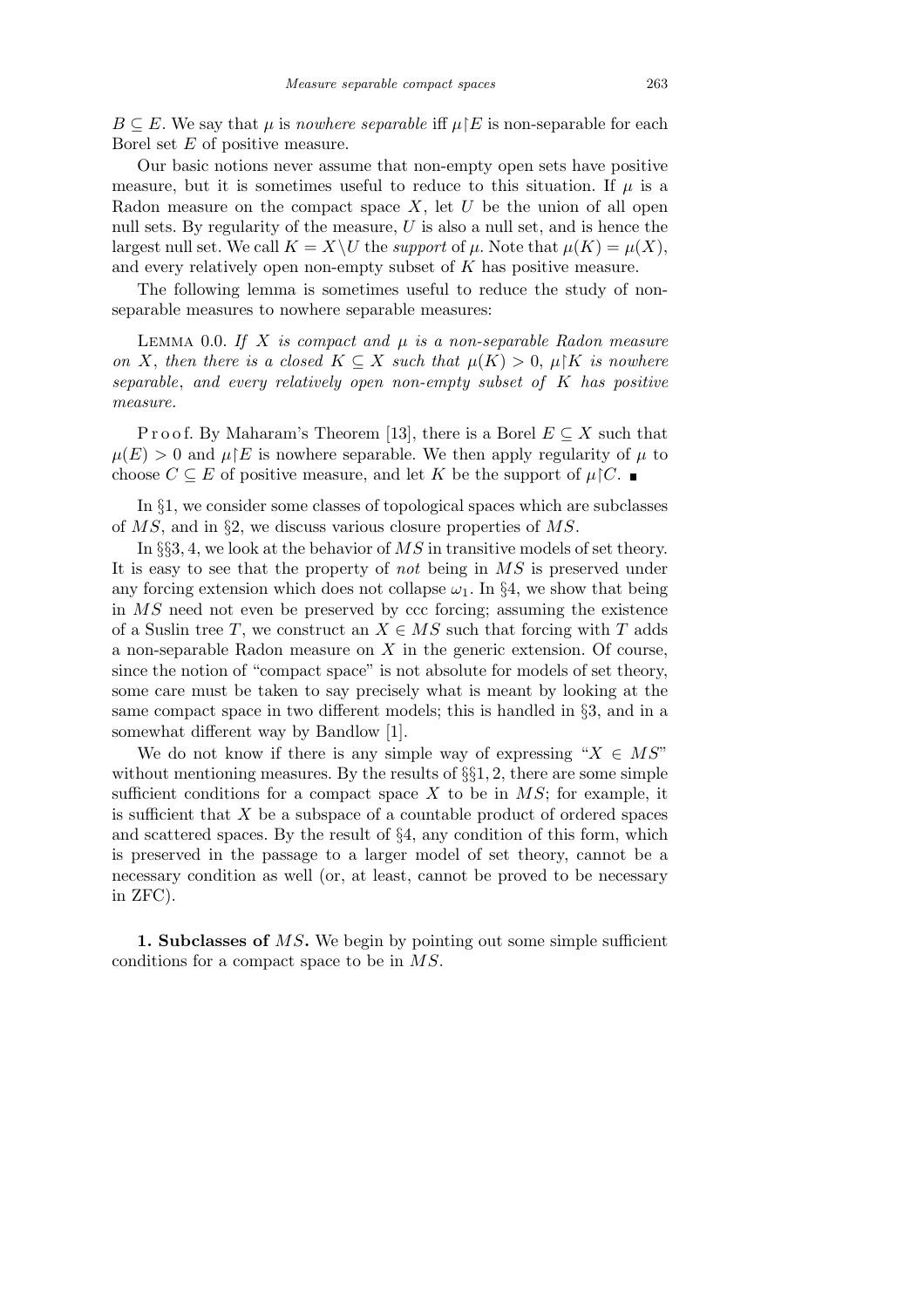First, recall some definitions. A topological space is *ccc* iff there are no uncountable disjoint families of open subsets of the space. If  $\mu$  is a Radon measure on a compact space, *X*, then *X* need not be ccc, but the support of  $\mu$  is ccc. A space X is a *LOTS* (linearly ordered topological space) if its topology is the order topology induced by some total order on *X*.

Theorem 1.0. *MS contains every compact X such that X satisfies one of the following*:

- (1) *X* is second countable (= metric).
- (2) *X is scattered.*
- (3) *Every ccc subspace of X is second countable.*
- (4) *X is Eberlein compact.*
- (5) *X is a LOTS.*

P r o o f. Suppose that X is compact and  $\mu$  is a Radon measure on X.

For  $(1)$ , fix a countable basis  $\beta$  for  $X$ , which is closed under finite unions, and note that *B* is dense in the measure algebra of  $(X, \mu)$ . For  $(2)$  and  $(3)$ , if  $\mu$  were non-separable, then the  $K$  provided by Lemma 0.0 would yield an immediate contradiction. Now, (4) follows because, by Rosenthal [14], every ccc Eberlein compact is second countable.

For  $(5)$ , assume that *X* is a compact LOTS and that  $\mu$  is non-separable. By Lemma 0.0 and the fact that every closed subspace of *X* is a LOTS, we may assume, without loss of generality, that  $\mu$  is nowhere separable on *X*; in particular, every point in *X* is a null set. We may also assume that  $\mu(X) = 1$ . Let *a* be the first element of *X* and *b* the last element of *X*. Define  $f: X \to [0, 1]$  by  $f(x) = \mu([a, x])$ . Then f is continuous (since points are null sets),  $f(a) = 0$ , and  $f(b) = 1$ . Let  $\lambda = \mu f^{-1}$  be the induced Borel measure on [0, 1]. Then  $\lambda$  is regular and separable. Let  $\Sigma$  be the family of all Borel subsets  $B$  of  $X$  such that there is a Borel subset  $E$  of  $[0,1]$ with  $\mu(B \triangle f^{-1}(E)) = 0$ . To conclude that  $\mu$  is separable (and hence a contradiction), it is sufficient to show that  $\Sigma$  in fact contains all Borel sets, since then the measure algebras of  $(X, \mu)$  and  $([0, 1], \lambda)$  will be isometric. This will follow if we can show that *Σ* contains all Baire sets. Since *Σ* is a *σ*-algebra and every Baire set is in the *σ*-algebra generated by intervals, it is sufficient to show that  $\Sigma$  contains all intervals. Since  $\Sigma$  certainly contains all singletons (take  $E = \emptyset$ ), it is sufficient to show that each  $[a, x] \in \Sigma$ . Fix *x*, and let  $s = f(x)$ , and  $E = f([a, x]) = [0, s]$ ; then  $f^{-1}(E) = [a, z]$  for some  $z \geq x$  with  $f(z) = s$ .  $[a, x] \subseteq [a, z]$ , and  $\mu([a, x]) = f(x) = f(z) = \mu([a, z])$ , so  $\mu([a, x] \Delta [a, z]) = 0$ .

The proof of (5) would have been a little nicer if we could have said that *f* were 1-1, since that would have implied that *X* is second countable. But we cannot say this. Even if all non-empty open subsets of *X* have positive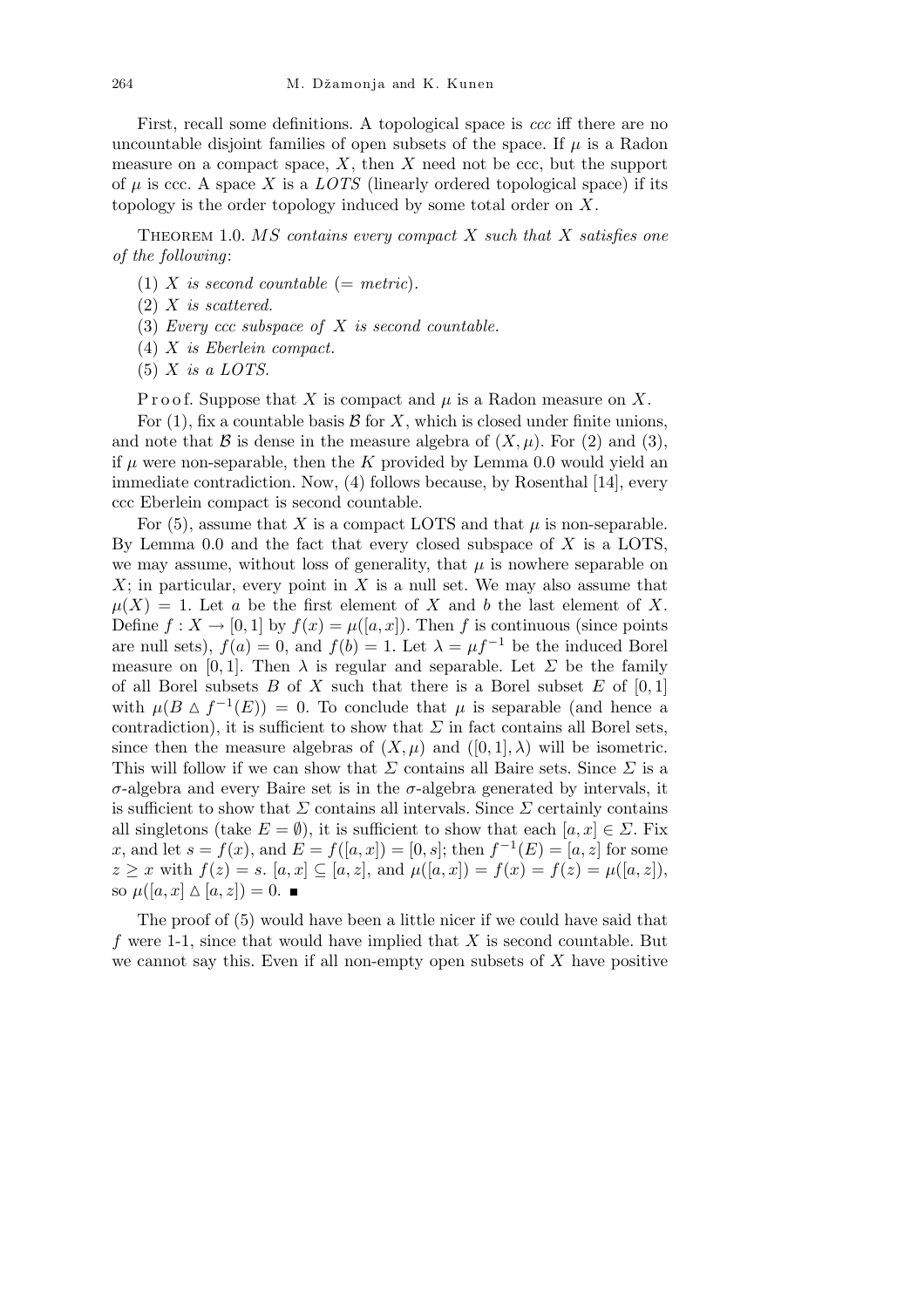measure, there could be points *x < z* with no points between them, in which case  $f(x) = f(z)$ . For a specific example, take X to be the double arrow space, which is not second countable but which is the support of a Radon measure.

Regarding (4), the statement that all Corson compacta are in *MS* is independent of ZFC. See Kunen and van Mill [12] and *§*2 for further discussion.

The proofs of (2) and (5) involve passing to the support of the measure, by Lemma 0.0, which is justified by regularity of the measure. If we drop regularity, *X* can be both scattered *and* a LOTS and still have a nonseparable Borel measure:

Theorem 1.1. *There is a compact scattered LOTS which has a nonseparable finite Borel measure iff there is a real-valued measurable cardinal ≤* c*.*

P r o o f. If  $\kappa$  is real-valued measurable, let  $\mu$  be a real-valued measure on  $\kappa$  such that the set of limit ordinals is a null set; then every subset of  $\kappa$  is equal to a Borel (in fact, open) set modulo a null set. This measure is non-separable by the Gitik–Shelah Theorem [4, 6, 7]. So,  $\mu$  on  $\kappa + 1$  yield an example of an ordered scattered continuum having a non-separable Borel measure.

Now we show that, if there are no real-valued measurable cardinals  $\leq \mathfrak{c}$ , and  $\mu$  is a finite Borel measure on a compact scattered LOTS *X*, then  $\mu$  is completely atomic.

We do not lose generality if we assume that  $\mu$  is atomless on  $X$ , there are no real-valued measurable cardinals  $\leq \mathfrak{c}$ , and  $\mu(X) = 1$ . We derive a contradiction.

Remark. If  $S \subseteq X$  has the property that every subset of S is Borel, then  $\mu(S) = 0$  (by no real-valued measurable cardinals). More generally, call  $(S, f, \theta)$  a *dangerous triple* iff *S* is a Borel subset of *X*,  $\mu(S) > 0$ ,  $\theta$ is a cardinal, and  $f : S \to \theta$  has the property that  $f^{-1}(Z)$  is Borel for each  $Z \subseteq \theta$  and  $\mu(f^{-1}(\{z\})) = 0$  for all  $z \in \theta$ . Then the induced measure,  $\mu f^{-1}$ , is a non-trivial measure defined on all subsets of  $\theta$ , and must then be completely atomic (again, by no real-valued measurable cardinals). This is not immediately a contradiction (unless there are no two-valued measurable cardinals either). But, since  $\mu$  is atomless, there must be a Borel  $Y \subseteq S$ which is not equal to any  $f^{-1}(Z)$  (for  $Z \subseteq \theta$ ) modulo a null set. We shall use this remark later.

Let  $X^{(\alpha)}$  be the  $\alpha$ th derived subset of *X*. If  $x \in X$ , let rank(*x*) be the least *α* such that  $x \notin X^{(\alpha+1)}$ . If *C* is a non-empty closed subset of *X*, let rank(*C*) be the least  $\alpha$  such that  $C \cap X^{(\alpha+1)} = \emptyset$ . Note that if  $\alpha = \text{rank}(C)$ , then  $C \cap X^{\alpha}$  is finite and non-empty.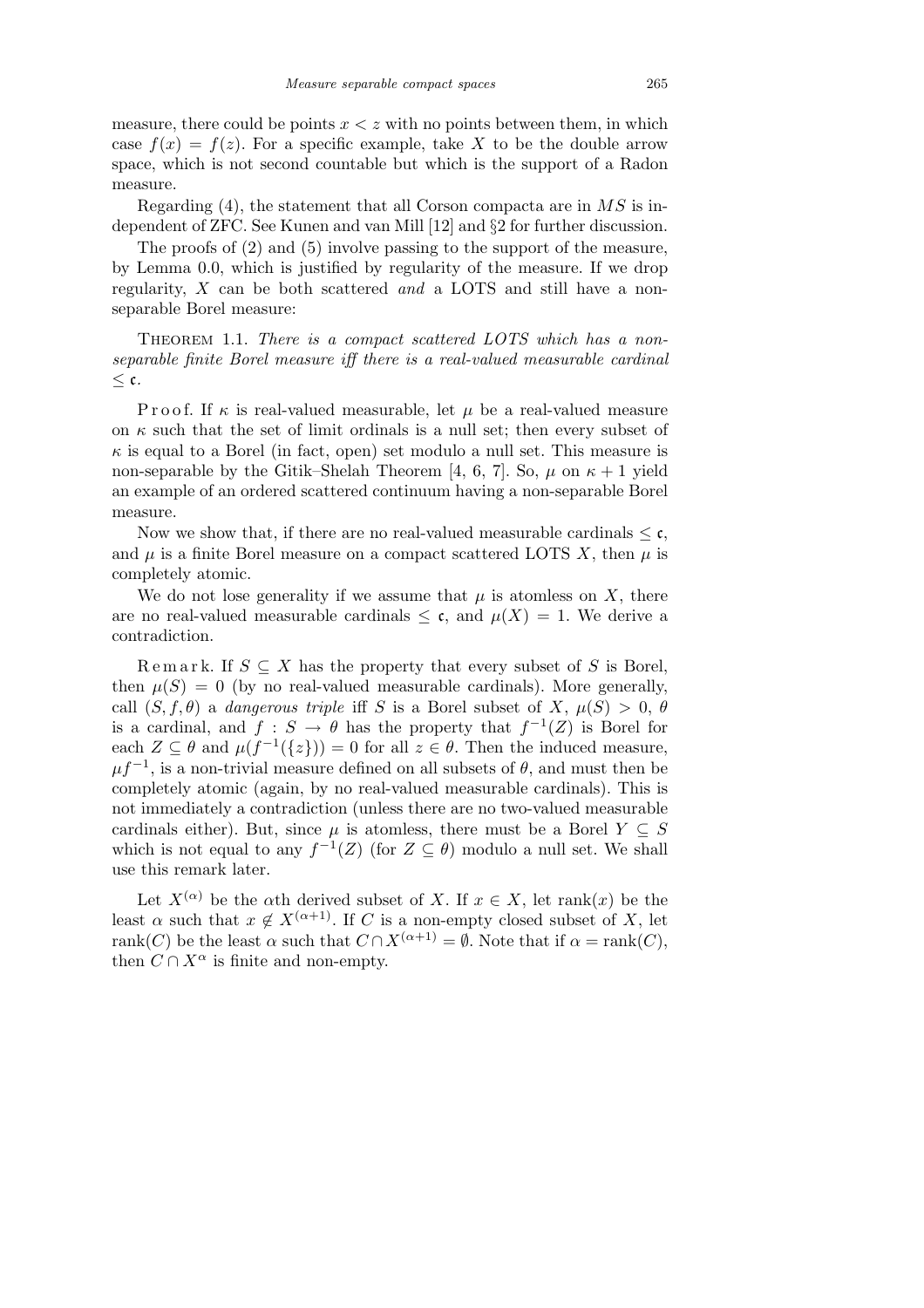Let *C* be the set of all closed  $C \subset X$  such that  $\mu(C) = 0$  and  $C$  contains the first and last elements of *X*. If  $C \in \mathcal{C}$ , let  $\mathcal{I}(C)$  be the set of all non-empty maximal intervals of *X*  $\setminus$  *C*. If  $x \in X \setminus C$ , let comp $(x, C)$  be the (unique)  $I \in \mathcal{I}(C)$  such that  $x \in I$ . Note that if  $C, D \in \mathcal{C}, C \subseteq D$ , and  $x \in X \setminus D$ , then  $comp(x, D) \subseteq comp(x, C)$ .

If  $C, D \in \mathcal{C}$ , we write  $C \ll D$  iff  $C \subset D$  and for all  $x \in X \setminus D$ ,  $rank(cl(\text{comp}(x, D)))$   $\leq$  rank $(cl(\text{comp}(x, C)))$  (here, cl denotes topological closure). Observe that if we get  $C_n \in \mathcal{C}$  for  $n \in \omega$  with each  $C_n \ll C_{n+1}$ , we closure). Observe that if we get  $C_n \in C$  for  $n \in \omega$  with each  $C_n \ll C_{n+1}$ , we will have a contradiction, since  $\bigcup_{n \in \omega} C_n$  will have measure 0 and equal *X* (since an x not in the union would yield a decreasing  $\omega$ -sequence of ordinals).

Thus, it is sufficient to fix  $C \in \mathcal{C}$  and find a  $D \in \mathcal{C}$  with  $C \ll D$ . First, note that if  $S \subseteq X \setminus C$  and *S* contains at most one point from each  $I \in \mathcal{I}(C)$ , then every subset of *S* is Borel, so  $\mu(S) = 0$ . So,  $\mu(S) = 0$ whenever *S* contains at most countably many points from each  $I \in \mathcal{I}(C)$ .

By expanding *C* if necessary, we may assume that for each  $(a, b) \in \mathcal{I}(C)$ , the points of maximal rank in  $[a, b]$  are among  $\{a, b\}$ .

For each  $(a, b) \in \mathcal{I}(C)$ : If *b* is a successor point, let  $R_0(b)$  be the singleton of its predecessor. If  $cf(b) = \omega$ , let  $R_0(b)$  be some increasing  $\omega$ -sequence in  $(a, b)$  converging to *b*. Otherwise, let  $R_0(b) = \emptyset$ . Likewise define  $L_0(a)$  to be a singleton if *a* is a predecessor point, a decreasing  $\omega$ -sequence if ci(*a*) =  $\omega$ , and empty if  $ci(a) > \omega$ .

Let *F* be the set of all closed  $D \supseteq C$  such that *D* is of the form

$$
C \cup \bigcup \{ R(b) \cup L(a) : (a, b) \in \mathcal{I}(C) \},
$$

where for each  $(a, b) \in \mathcal{I}(C)$ :  $R(b) = R_0(b)$  if  $R_0(b) \neq \emptyset$ , and otherwise  $R(b)$  is a closed cofinal sequence of type  $cf(b)$  in  $(a, b)$  converging to *b*; and,  $L(a) = L_0(a)$  if  $L_0(a) \neq \emptyset$ , and otherwise  $L(a)$  is a closed coinitial sequence of type  $ci(a)$  in  $(a, b)$  converging to  $a$ .

Note that  $\mathcal F$  is closed under countable intersections, so we may fix  $D \in \mathcal F$ of minimal measure. Then, note that  $\mu(D) = 0$ . To see this, consider  $(S, f, \theta)$ , where  $S = D \setminus C$ ,  $\theta = |{\mathcal{I}}(C)|$ , and  $f$  maps  $I \cap (D \setminus C)$  to one point in  $\theta$ for each  $I \in \mathcal{I}(C)$ . If  $\mu(D) > 0$ , then  $(S, f, \theta)$  would be a dangerous triple. But also, note that if  $cf(b) > \omega$ , then every Borel set either contains or is disjoint from a closed cofinal sequence in *b*. Using this, and minimality of  $\mu(D)$ , we see that every Borel  $Y \subseteq S$  is equal to some  $f^{-1}(Z)$  modulo a null set, which is a contradiction.

So,  $C \ll D$ .

**2. Closure properties of** *MS***.** In this section, we consider questions about the closure of *MS* under subspaces, continuous images, continuous preimages, and products. We begin with

LEMMA 2.0. If  $X \in MS$ , then every closed subspace of X is in MS.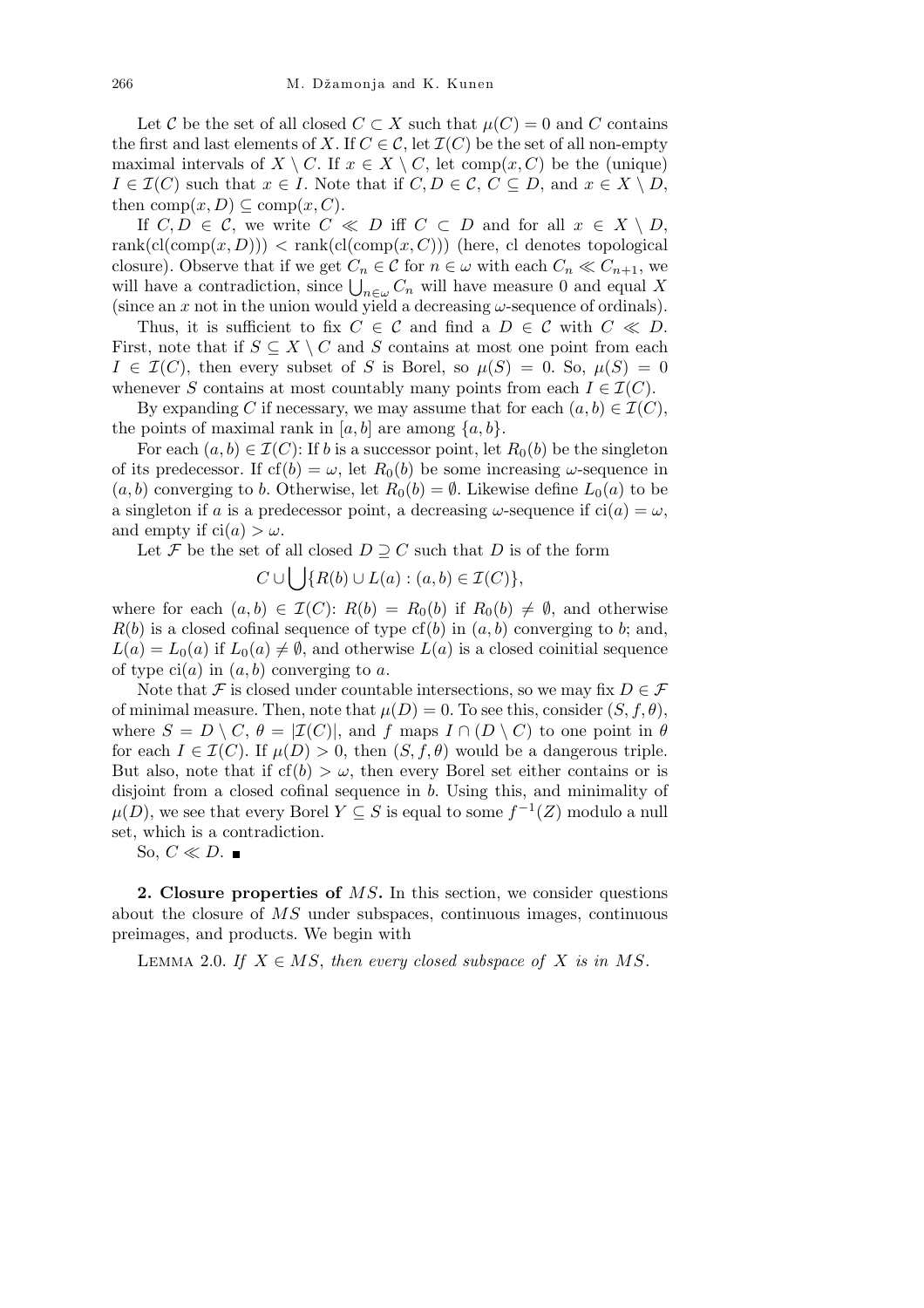Of course, this is trivial, since a measure on a subspace induces a measure on *X* in the obvious way. The same argument works for continuous images, but requires a little care:

LEMMA 2.1. *Suppose that*  $X \in MS$  *and*  $f$  *is a continuous map from*  $X$ *onto Y . Then Y is in MS.*

P r o o f. Suppose  $\mu$  were a non-separable Radon measure on *Y*. Choose a Radon measure  $\nu$  on *X* such that  $\mu = \nu f^{-1}$ . The existence of such a  $\nu$ follows easily from the Hahn–Banach Theorem plus the Riesz Representation Theorem; see also Henry [10], who proved this, plus some more general results. Now, the measure algebra of  $\mu$  embeds into the measure algebra of *ν*, so *ν* is non-separable, contradicting *X*  $\in$  *MS*. ■

In particular, if *X* maps onto  $[0,1]^{w_1}$ , then  $X \notin MS$ . It is a well-known open question of Haydon whether the converse holds; that is, if *X* is compact and  $X \notin MS$ , must X map onto [0, 1]<sup>ω<sub>1</sub></sup>? Many counter-examples are known under CH or some other axioms of set theory [2, 9, 11, 12], but it is unknown whether a "yes" answer is consistent, or follows from  $MA + \neg CH$ .

We shall now show that MS is closed under countable products; it is obviously not closed under uncountable products. First, consider a product of two spaces:

LEMMA 2.2. *If*  $X, Y \in MS$ , *then*  $X \times Y \in MS$ .

P r o o f. Let  $\lambda$  be a Radon measure on  $X \times Y$ . We show that  $\lambda$  is separable.

Let  $\mu$  be the Radon measure on *X* induced from  $\lambda$  by projection on the first co-ordinate. Since  $X \in MS$ , there is a countable family  $\{D_n : n \in \omega\}$ of closed subsets of *X* which is dense in the measure algebra of  $(X, \mu)$ .

For each *n*, let  $\nu_n$  be the Radon measure on *Y* induced from  $\lambda \mid (D_n \times Y)$ by projection on the second co-ordinate. Since  $Y \in MS$ , for each *n* there is a family  ${E_m^n : m \in \omega}$  of closed subsets in *Y* which is dense in the measure algebra of  $(Y, \nu_n)$ .

Then the family of the finite unions of the sets of the form  $D_n \times E_m^n$  is dense in the measure algebra of  $(X \times Y, \lambda)$ .

Theorem 2.3. *MS is closed under countable products.*

P r o o f. Suppose that  $X_n$  ( $n \in \omega$ ) are in  $MS$  and  $\mu$  is a Radon measure on  $X = \prod_{n \in \omega} X_n$ .

For every *n*, let  $\pi_n$  denote the natural projection from *X* onto  $Y^n =$ For every *n*, let  $\pi_n$  denote the natural projection from  $\Lambda$  onto  $Y^* = \prod_{k \leq n} X_k$ . Then  $\mu_n = \mu \pi_n^{-1}$  is a Radon measure on  $Y^n$ , and therefore separable, by the previous lemma (plus induction). For each  $n$ , fix a countable family  $\mathcal{D}_n$  which is dense in the measure algebra of  $(Y^n, \mu_n)$ . Then  $\mathcal{D} = \bigcup_{n \in \omega} \{ \pi_n^{-1}(D) : D \in \mathcal{D}_n \}$  is dense in the measure algebra of  $(X, \mu)$ .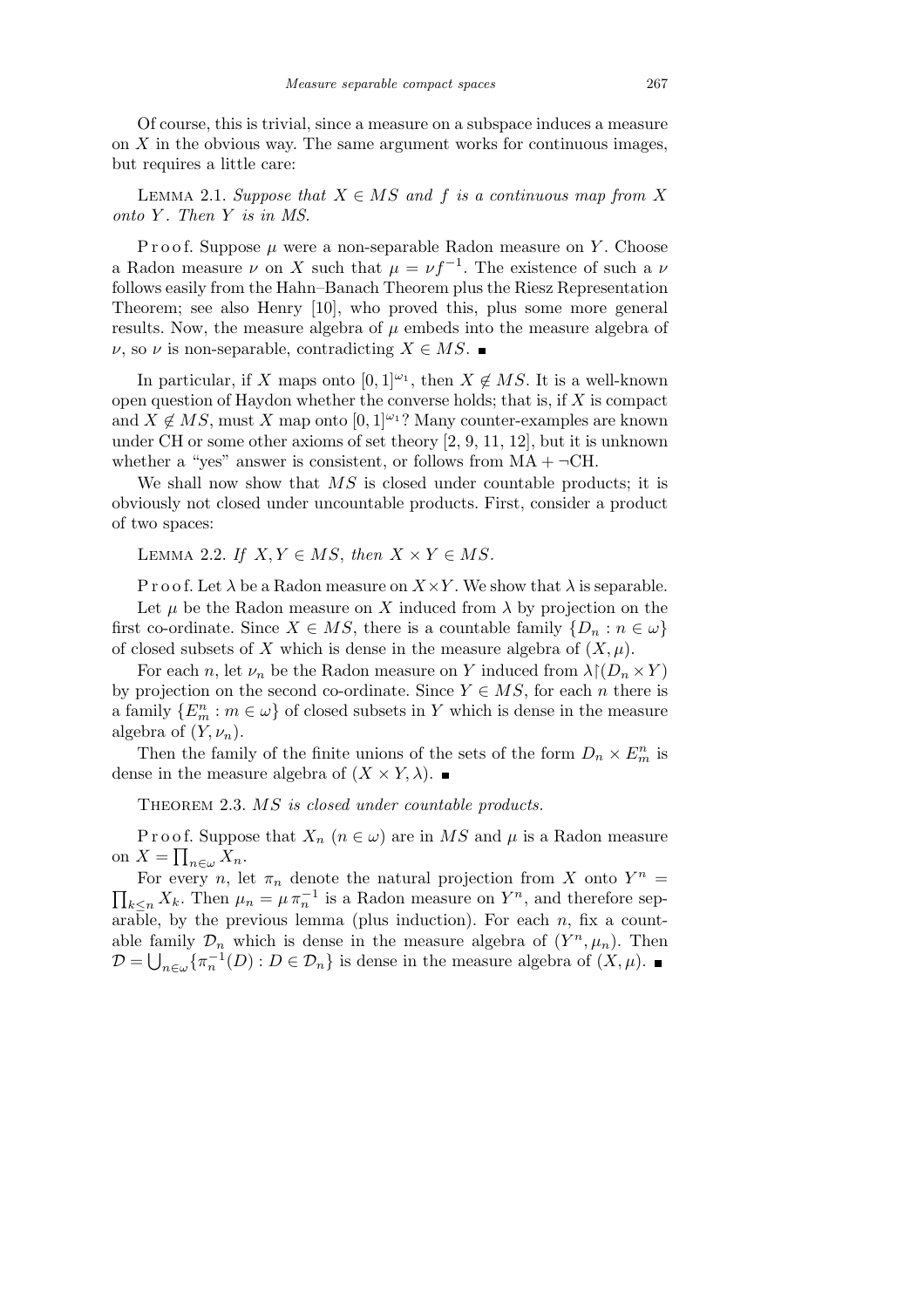By the same argument:

Lemma 2.4. *MS is closed under inverse limits of countable length.*

Since *MS* is closed under countable products and not closed under uncountable products, it is reasonable to consider now *Σ*-products, a notion between countable and uncountable products. Let  $X_\alpha$  ( $\alpha \in \kappa$ ) be topological spaces, let *X* be the usual Tikhonov product of the  $X_{\alpha}$ , and let  $a = \langle a_{\alpha} : \alpha \in \kappa \rangle$  be a point in *X*. We define  $\Sigma(a)$  to be the set of all points *x* of *X* which differ from *a* on just a countable set of coordinates. Considered as a subspace of X, this set is called the  $\Sigma$ -product of the  $X_\alpha$ with *base point a*. If  $\kappa$  is countable, this is just the Tikhonov product. If  $\kappa$  is uncountable, then except in trivial cases,  $\Sigma(a)$  is not compact and is a proper subset of the Tikhonov product. So, the question we address now is: if each  $X_\alpha \in MS$ , must every compact subspace of  $\Sigma(a)$  be in MS? The answer turns out to be independent of ZFC, and in fact equivalent to a weakened version of Martin's Axiom (MA).

Let  $MA_{ma}(\omega_1)$  denote the statement that  $MA(\omega_1)$  is true for measure algebras; that is, whenever  $\mathbb P$  is a ccc partial order which happens to be a measure algebra, then one can always find a filter meeting  $\omega_1$  dense sets. So,  $MA_{ma}(\omega_1)$  implies  $\neg CH$ , and  $MA_{ma}(\omega_1)$  follows from  $MA(\omega_1)$ . But also,  $MA<sub>ma</sub>(\omega<sub>1</sub>)$  is true in the random real model, or in any model with a realvalued measurable cardinal, where most of the combinatorial consequences of full MA fail (see [4]). Consequences of  $MA(\omega_1)$  for measure algebras in measure theory are numerous (see [3]), and some of them really only require  $MA<sub>ma</sub>(\omega<sub>1</sub>)$ .

By Kunen and van Mill [12],  $MA_{ma}(\omega_1)$  is equivalent to the fact that all Corson compacta are in *MS*. Recall that *X* is called a *Corson compact* iff *X* is homeomorphic to a compact subspace of a *Σ*-product of copies of [0, 1]. So, if  $MA_{ma}(\omega_1)$  fails, there is a compact subspace of a *Σ*-product of spaces in *MS* which fails to be in *MS*. Conversely, we can adapt the proof in [12] to show

THEOREM 2.5. Assuming  $MA_{ma}(\omega_1)$ , *if Y is a compact subspace of a*  $Σ$ -product of spaces in MS, then  $Y \in MS$ .

P r o o f. Suppose that *Y* is a compact subspace of the *Σ*-product of the  $X_{\alpha}$  ( $\alpha \in \kappa$ ), with base point *a*, where each  $X_{\alpha} \in MS$ . Assume that  $\mu$ is a non-separable Radon measure on *Y* . By Lemma 0.0, we may assume that every non-empty relatively open subset of *Y* has positive measure. Let  $J = \{ \alpha \in \kappa : \exists y \in Y (y_\alpha \neq a_\alpha) \}.$  If *J* is countable, then *Y* is homeomorphic to a closed subspace of the Tikhonov product of the  $X_\alpha$  ( $\alpha \in J$ ), so *Y* would be in *MS* by Theorem 2.3 and Lemma 2.0. So, we assume *J* is uncountable and derive a contradiction.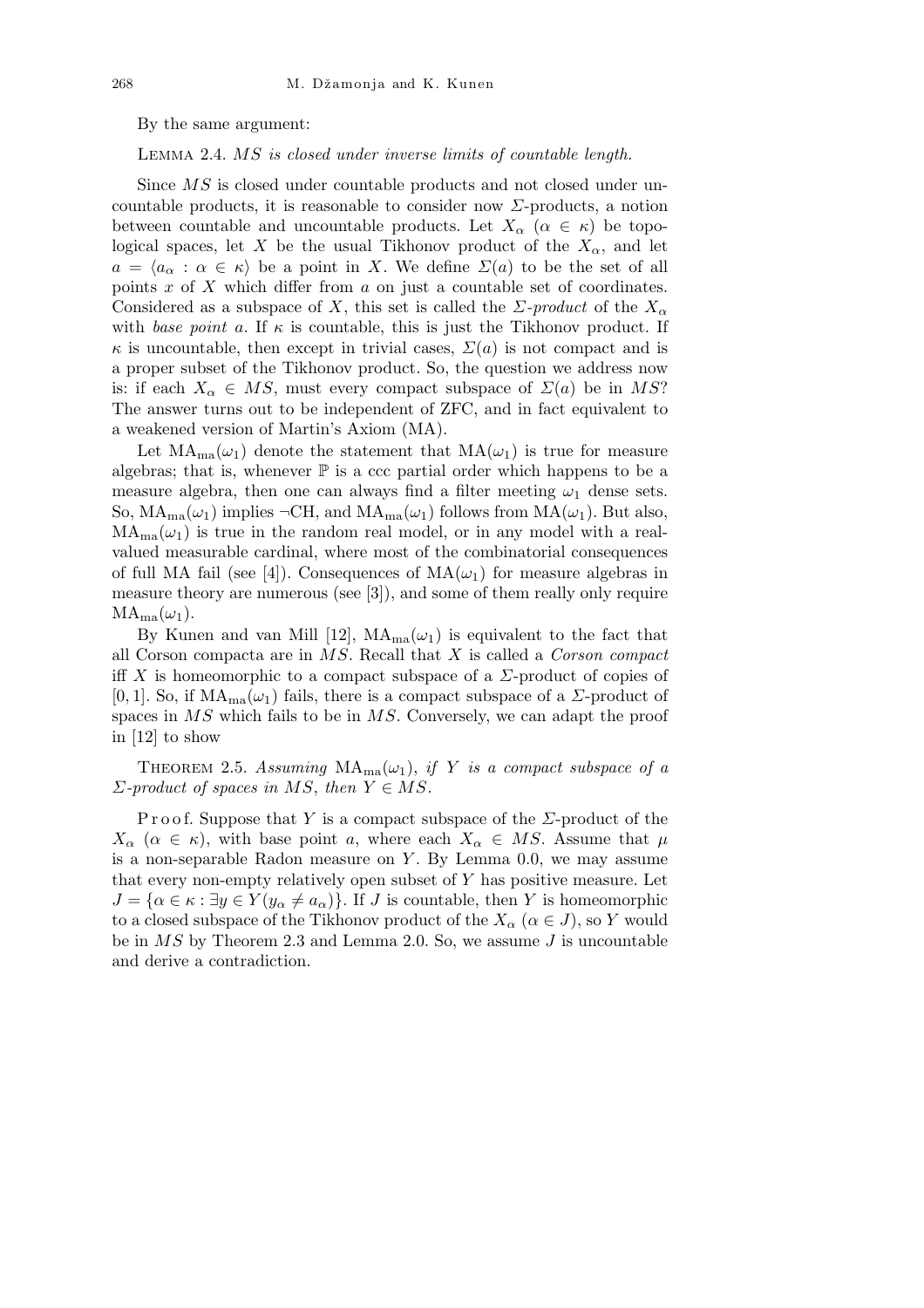Choose distinct  $\alpha_{\xi} \in J$  for  $\xi < \omega_1$ . For each  $\xi$ , let  $\pi_{\xi}: Y \to X_{\alpha_{\xi}}$  be the natural projection. For each  $\xi$ , there is a  $y_{\xi} \in Y$  with  $\pi_{\xi}(y_{\xi}) \neq a_{\alpha_{\xi}}$ , and hence there is a relatively open  $U_{\xi} \subseteq Y$  such that  $a_{\alpha_{\xi}} \neq \pi_{\xi}(\overline{U}_{\xi})$ .

Since each  $U_{\xi}$  has positive measure, we can apply  $MA_{ma}(\omega_1)$  to find an uncountable  $L \subseteq J$  such that  $\{U_{\xi} : \xi \in L\}$  has the finite intersection property. *L* exists because  $MA(\omega_1)$  for a ccc partial order implies that the order has  $\omega_1$  as a precaliber. Here the order in question is the measure algebra of *X*.  $\overline{a}$ 

By compactness, choose *z ∈ ξ*∈*L*  $\overline{U}_ξ$ . Then  $z_ξ ≠ a_ξ$  for all  $ξ ∈ L$ , contradicting the definition of *Σ*-product.

We now consider the situation with continuous preimages of spaces in *MS*. Suppose *X* is compact,  $f : X \to Y$ , and  $Y \in MS$ . Obviously, we cannot conclude  $X \in MS$ , since  $2^{\omega_1}$  maps onto  $2^{\omega}$ . But we might hope to conclude  $X \in MS$  if we know also that the preimage of each point is in *MS*. Unfortunately, this is false, at least under CH, by an example of Kunen [11]: under CH, there is a closed subset *X* of  $2^{\omega_1}$  such that *X* supports a non-separable Radon probability measure, yet the projection  $f: X \to 2^{\omega}$ satisfies that for each  $y \in 2^{\omega}$ ,  $f^{-1}{y}$  is second countable.

However, there are two special cases where we can conclude from *f* :  $X \rightarrow Y$  that  $X \in MS$ . One (Theorem 2.7) is where  $Y \in MS$  and the point preimages are scattered. The other (Theorem 2.9) is where the point preimages are in *MS* and *Y* is scattered. Of course, there is a third special case, which we have already covered: if *X* is a product,  $Y \times Z$ , and *f* is projection, it is sufficient that the point preimages (i.e. *Z*) be in *MS* to conclude  $X \in MS$  by Lemma 2.2.

In the proof of Theorem 2.7, we shall use the following general notation. Suppose *X* and *Y* are compact,  $f: X \to Y$ , and  $\mu$  is a Radon measure on *X*. Let  $\nu = \mu f^{-1}$  be the induced measure on *Y*. If *E* is any Borel subset of *X*, let  $\nu_E$  be the measure on *Y* defined by  $\nu_E(B) = \mu(E \cap f^{-1}(B))$ . Clearly,  $0 \leq \nu_E \leq \nu$ . Let  $\delta(E) \in L^1(\nu)$  be the Radon–Nikodym derivative of  $\nu_E$ ; so  $d\nu_E = \delta(E)d\nu$ . Then  $0 \leq \delta(E)(x) \leq 1$  for a.e. *x*. In the following,  $\|\cdot\|$ always denotes the  $L^1$  norm on  $L^1(\nu)$ .

The next lemma shows how to split a closed subset of *X* into two independent pieces.

LEMMA 2.6. *Suppose that X* and *Y* are compact and  $f: X \rightarrow Y$ . Suppose *that*  $\mu$  *is a nowhere separable Radon measure on X*, *but*  $\nu = \mu f^{-1}$  *is a separable measure on Y*. Let  $H \subseteq X$  *be closed, and fix*  $\varepsilon > 0$ *. Then there are disjoint closed*  $K_0, K_1 \subseteq H$  *such that for*  $i = 0, 1, \delta(K_i) \leq 2^{-1}\delta(H)$  *and*  $||2^{-1}\delta(H) - \delta(K_i)|| \leq \varepsilon$ .

P r o o f. Let M be the measure algebra of  $(X, \mu)$ . Let N be the sub- $\sigma$ algebra of  $M$  generated by  $H$  and all  $f^{-1}(B)$ , where  $B$  is a Borel subset of  $Y$ .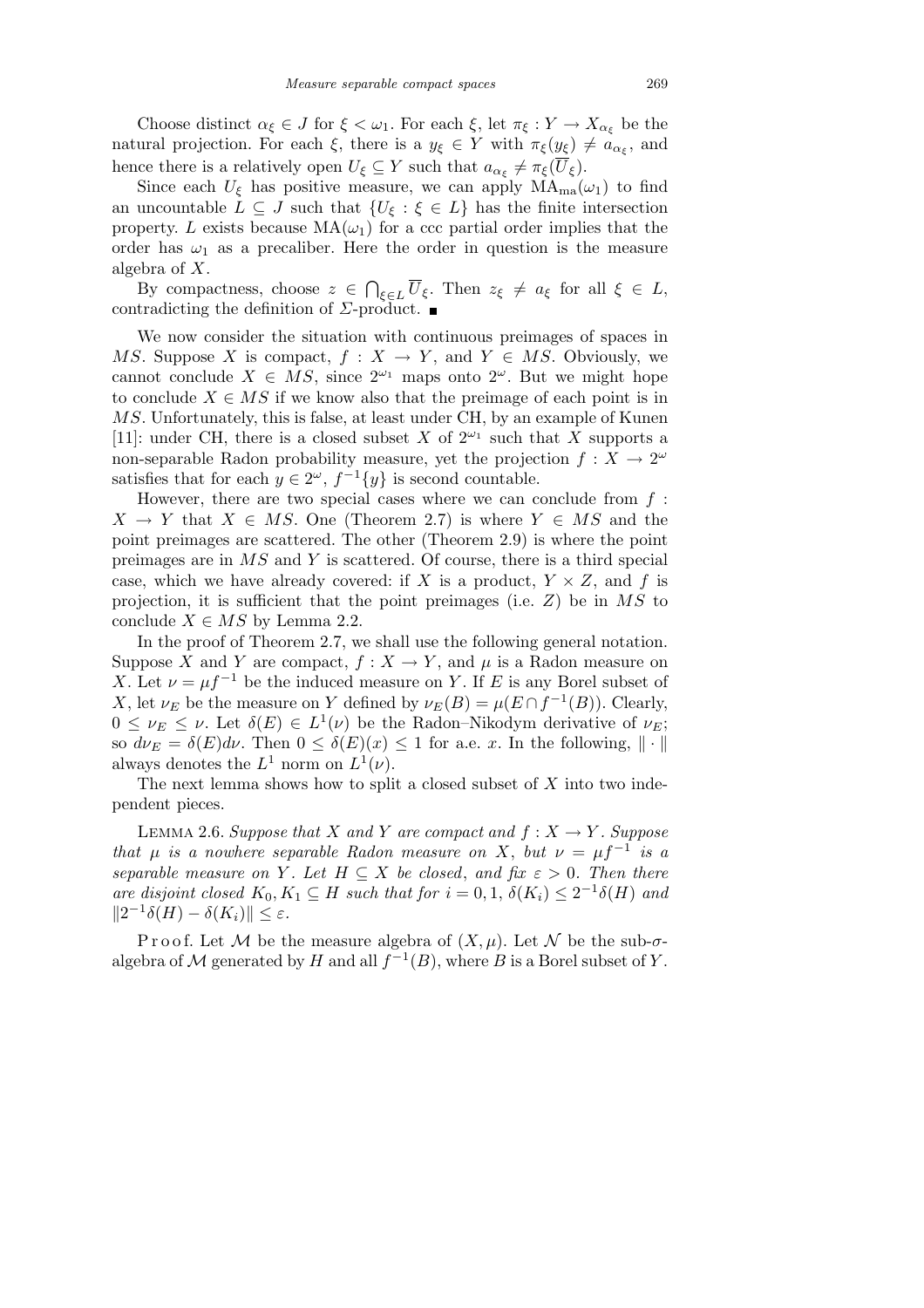Since  $M$  is nowhere separable while  $N$  is separable, Maharam's Theorem implies that there are complementary Borel sets  $E_0, E_1 \subseteq X$  such that  $\mu(E_0 \cap A) = \mu(E_1 \cap A) = 2^{-1}\mu(A)$  for all  $A \in \mathcal{N}$ . In particular, whenever *B*  $\subseteq$  *Y* is Borel, and *i* is 0 or 1,  $\mu(E_i \cap H \cap f^{-1}(B)) = 2^{-1}\mu(H \cap f^{-1}(B)).$ Thus,  $\delta(E_i \cap H) = 2^{-1} \delta(H)$ .

Now, for  $i = 0, 1$ , let  $K_i^n$  for  $n \in \omega$  be an increasing sequence of closed subsets of  $E_i$ , such that  $\mu(K_i^n) \nearrow \mu(E_i)$ . Then  $\delta(K_i^n) \to \delta(E_i)$  in  $L^1(\nu)$ , so, for *n* sufficiently large, setting  $K_i = K_i^n$  will satisfy the lemma.

THEOREM 2.7. *Suppose that X is compact*,  $f: X \to Y, Y \in MS$ , and  $f^{-1}{y}$  *is scattered for all*  $y \in Y$ *. Then*  $X \in MS$ *.* 

Proof. Suppose  $X \notin MS$ . We shall find a  $y \in Y$  such that  $f^{-1}{y}$ is not scattered. Let  $\mu$  be a non-separable Radon measure on X. We may assume that  $\mu$  is nowhere separable, since otherwise we may simply replace *X* by a closed subset of *X* on which  $\mu$  is nowhere separable.

We shall find closed subsets of *X*,  $H_s$ , for  $s \in 2^{<\omega}$ , such that they form a tree:

(1)  $H_{()} = X$ . For each *s*,  $H_{s0}$  and  $H_{s1}$  are disjoint non-empty closed subsets of *Hs*.

Note, now, that if *y ∈*  $\overline{a}$  ${f(H_s) : s \in 2^{<\omega} }$ , then  $f^{-1}{y}$  has a closed subset which maps onto  $2^{\omega}$ , so  $f^{-1}{y}$  is not scattered. To ensure that there is such a *y*, we assume also

(2) For each  $n \in \omega$ , there is a closed  $L_n \subseteq Y$  such that  $f(H_s) = L_n$  for all  $s \in 2^n$ .

Then the  $L_n$  will form a decreasing sequence of closed sets, so, by compactness, we may simply choose  $y \in \bigcap_{n \in \omega} L_n$ . So, we are done if we can actually construct the  $H_s$  and  $L_n$  to satisfy (1)–(2). To aid in the inductive construction, we assume also:

- (3)  $\nu(L_n) > 0$  for all *n*.
- (4)  $\delta(H_s) \geq 2^{-2n}$  a.e. on  $L_n$ , for each  $s \in 2^n$ .

Here,  $\nu$  and  $\delta(H)$  are as defined above. Since items (1)–(4) are trivial for  $n = 0$ , we are done if we can show how, given  $L_n$  and the  $H_s$  for  $s \in 2^n$ , we can construct  $L_{n+1}$  and each  $H_{s0}$ ,  $H_{s1}$ . First, apply Lemma 2.6 and choose, for each *s*, disjoint closed  $K_{s0}, K_{s1} \subseteq H_s$  such that for  $i = 0, 1$ ,  $\delta(K_{si}) \leq 2^{-1}\delta(H_s)$  and  $||2^{-1}\delta(H_s) - \delta(K_{si})|| \leq 2^{-3n-4}\nu(L_n)$ . Let

$$
A_{si} = \{ y \in L_n : \delta(K_{si})(y) \le 4^{-1}2^{-2n} \}.
$$

Since  $2^{-1}\delta(H_s)$  ≥  $2^{-1}2^{-2n}$  on  $L_n$ ,

$$
2^{-3n-4}\nu(L_n) \ge \|2^{-1}\delta(H_s) - \delta(K_{si})\| \ge \nu(A_{si}) \cdot 4^{-1}2^{-2n},
$$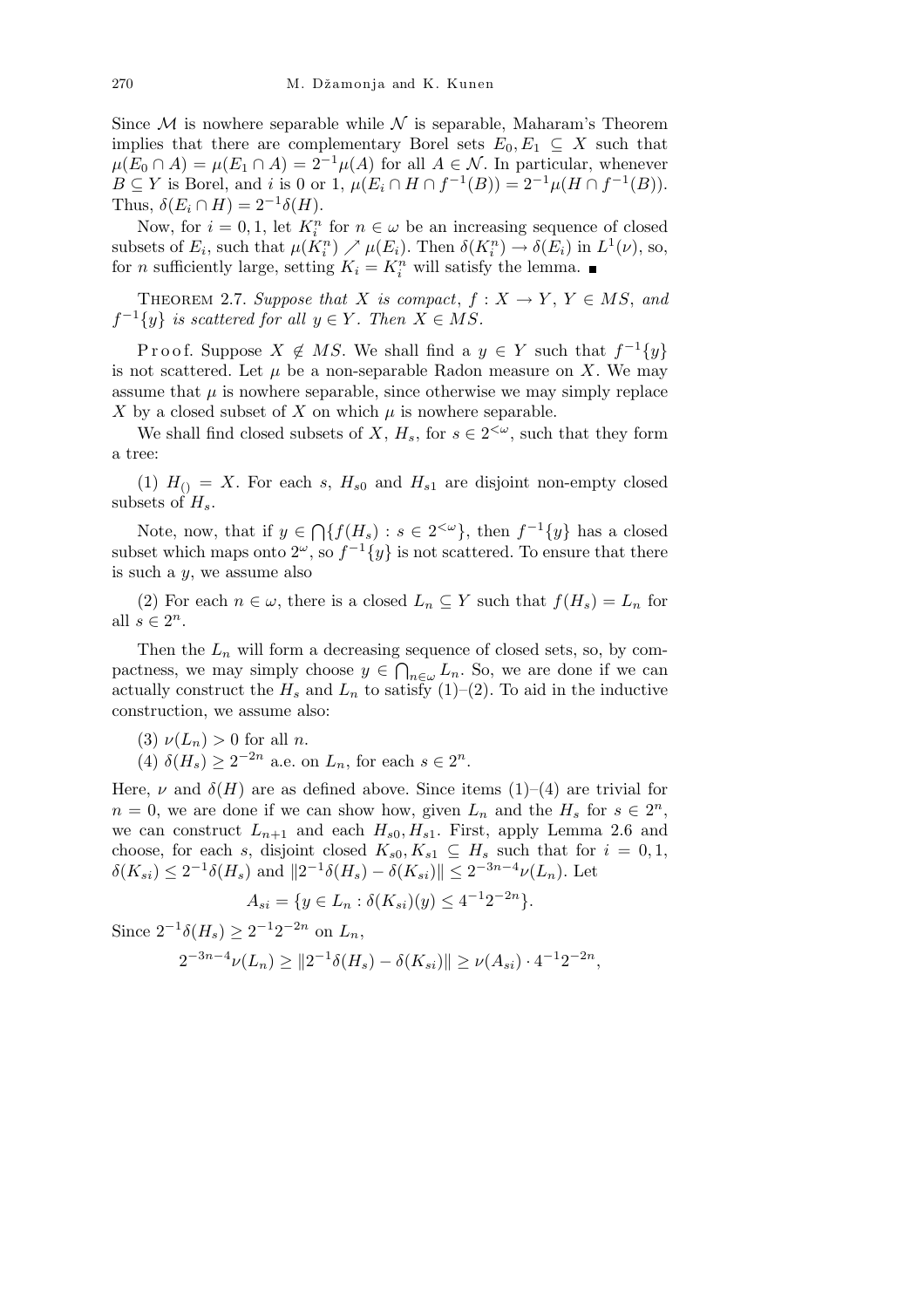so  $\nu(A_{si}) \leq 2^{-n-2}\nu(L_n)$ . Let  $B =$ S  ${A_{si}: s \in 2^n, i = 0,1}.$  Then  $\nu(B) \le$  $2^{-1}\nu(L_n)$ , so  $\nu(L_n \backslash B) > 0$ . For all  $y \in L_n \backslash B$ ,  $\delta(K_{si})(y) \geq 2^{-2(n+1)}$  for each *s, i*. In particular, then,  $\nu(L_n \setminus B \setminus f(K_{si})) = 0$ . So, we may choose a closed  $L_{n+1} \subseteq (L_n \setminus B)$  such that  $\nu(L_{n+1}) > 0$  and  $L_{n+1} \subseteq f(K_{si})$  for each *s, i*. Finally, let  $H_{si} = K_{si} \cap f^{-1}(L_{n+1})$ . Note that  $\delta(H_{si}) = \delta(K_{si}) \geq 2^{-2(n+1)}$ on  $L_{n+1}$ .

Now, before turning to the case that *Y* is scattered, let us pursue the following idea. If  $X \notin MS$ , X could still have a clopen subset in MS; for example, *X* could be the disjoint sum of  $2^{\omega_1}$  and  $2^{\omega}$ . However, if one deletes all the open subsets of *X* which are in *MS*, one gets a "kernel" which is everywhere non-*MS* by Theorem 2.8(d) below.

Given a compact *X*, define

$$
\ker(X) = X \setminus \bigcup \{ U \subseteq X : U \text{ is open and } cl(U) \in MS \}.
$$

Theorem 2.8. *If X is any compact space*, *then*

- (a) ker $(X)$  *is a closed subset of*  $X$ *.*
- (b) If Y is any closed subset of X, then  $\text{ker}(Y) \subseteq \text{ker}(X)$ .
- (c)  $X \in MS$  *iff* ker $(X) = \emptyset$ *.*
- (d) ker(ker $(X)$ ) = ker $(X)$ .

P r o o f. (a) is obvious. (b) follows from Lemma 2.0. For (c), if  $\text{ker}(X) = \emptyset$ , then by compactness, *X* is a finite union of closed sets in *MS*, which clearly implies that  $X \in MS$ .

If (d) fails, fix  $p \in \text{ker}(X) \setminus \text{ker}(\text{ker}(X))$ . Applying the definition of ker to ker(*X*), *p* has a neighborhood *U* in *X* such that  $\text{cl}(U \cap \text{ker}(X)) \in MS$ ; let *V* be a neighborhood of *p* in *X* such that  $\text{cl}(V) \subseteq U$ ; then (by Lemma 2.0), cl(*V*) ∩ ker(*X*)  $\in$  *MS*. Since cl(*V*)  $\notin$  *MS*, let  $\mu$  be a non-separable Radon measure on  $\text{cl}(V)$ . Applying Lemma 0.0, let K be a closed subset of  $\text{cl}(V)$ such that  $\mu(K) > 0$ ,  $\mu$ <sup>'</sup>K is nowhere separable, and every relatively nonempty relatively open subset of *K* has positive measure. Then,  $K = \text{ker}(K)$ , and, applying (b), ker( $K$ )  $\subseteq$  ker( $X$ ), so  $K \subseteq \text{cl}(V) \cap \text{ker}(X)$ , contradicting  $\text{cl}(V) \cap \text{ker}(X) \in MS.$  ■

THEOREM 2.9. *Suppose X* and *Y* are compact, *Y* is scattered,  $f: X \to Y$ , *and the preimages of all points in Y are in MS. Then X is in MS.*

Proof. If  $X \notin MS$ , ker $(X) \neq \emptyset$ , so let  $y \in f(\text{ker}(X))$  be an isolated point in  $f(\ker(X))$ . Then  $f^{-1}(y) \cap \ker(X)$  is a clopen subset of  $\ker(X)$ , so *f*<sup>-1</sup>(*y*) ∩ ker(*X*)  $\notin MS$  by Theorem 2.8(d), so  $f^{-1}(y) \not\in MS$  by Lemma  $2.0.$ 

COROLLARY 2.10. *Suppose S is a direct sum of compact spaces*  $X_{\alpha}$ , for  $\alpha \in \kappa$  (*so S is locally compact*)*. Suppose that each*  $X_{\alpha} \in MS$ *. Then any*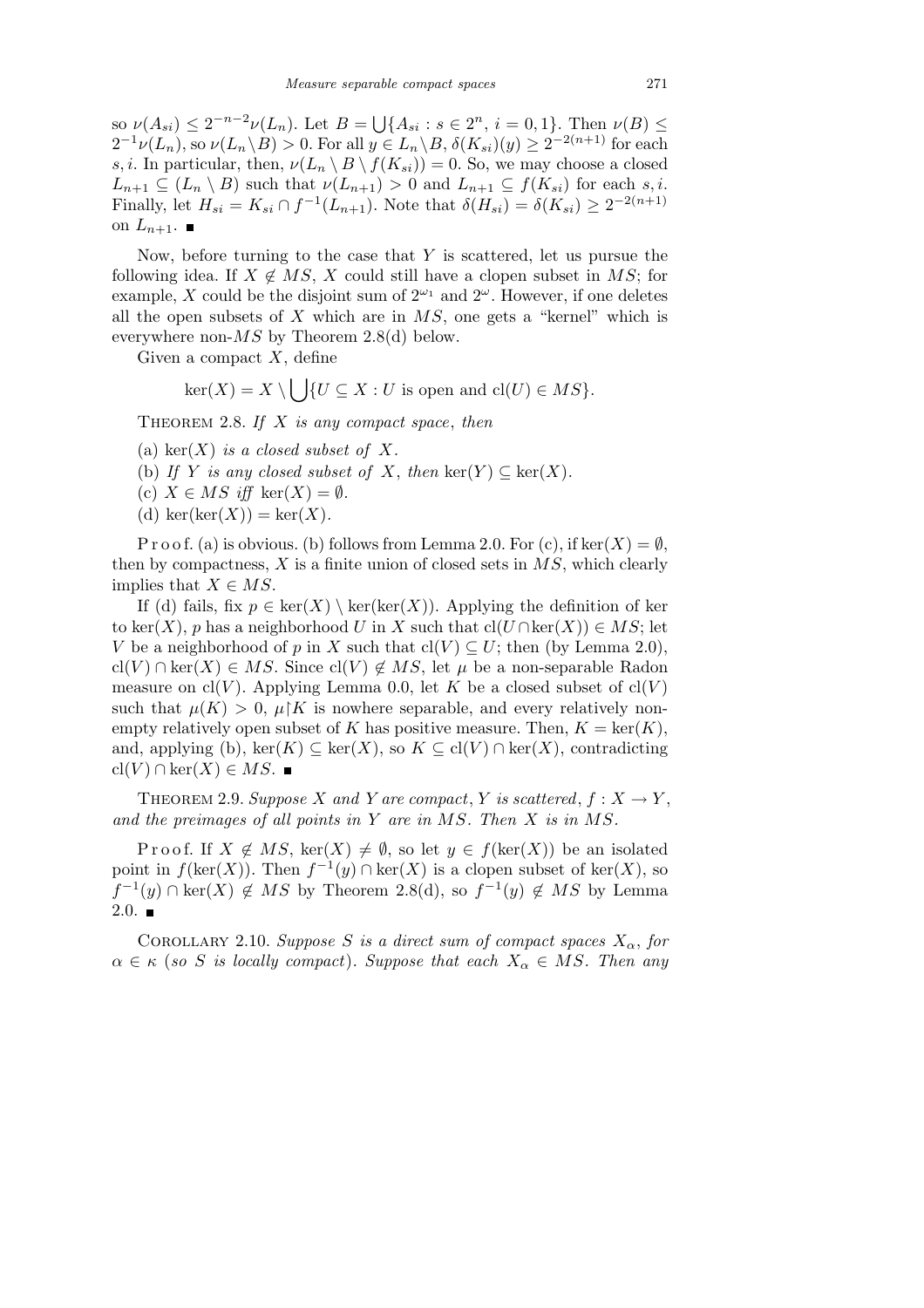*compactification of S with remainder in MS is in MS* (*in particular* , *the* 1*-point compactification*)*.*

Proof. Apply Theorem 2.9 with *Y* being the 1-point compactification of a discrete  $\kappa$ , and  $f$  taking each  $X_\alpha$  to  $\alpha$  and the remainder to the point at infinity.

**3. Compact spaces in models of set theory.** In forcing, we frequently discuss the preservation of a property (such as *MS*) as we pass between two models of set theory. Suppose that  $M \subseteq N$  are two transitive models of ZFC, with *X* a topological space in *M*. If *M* thinks that *X* has some property, we may ask whether *N* also thinks that the *same space X* has that property. But, since being a space is not a first-order notion, we must be more precise about what "same space" means. There are actually two possible meanings to this, only one of which makes sense in the case of *MS*.

The first meaning is the most common one, and is frequently used without comment. Formally, a space is a pair,  $\langle X, \mathcal{T} \rangle$ , where X is a set and  $\mathcal{T}$  is a topology on *X*. If  $\langle X, \mathcal{T} \rangle \in M \subseteq N$ , and the statement "*T* is a topology on *X*" is true in *M*, then this statement will not in general be true in *N*, but it will be true in *N* that  $\mathcal T$  is a basis for a topology,  $\mathcal T'$ , on *X*. In the future, we shall often suppress explicit mention of  $\mathcal T$  and  $\mathcal T'$ , and simply say something like: "Let *X* be a space in *M*, and now consider the same *X* in *N*".

However, in dealing with properties of compact spaces, such as *MS*, it is really the second meaning which is required. If *X* is a compact space in *M* (i.e., the statement, " $\langle X, \mathcal{T} \rangle$  is compact" is true relativized to M), then the same *X* in *N* is not necessarily compact. For example, if *X* is  $[0, 1]^M$  (the unit interval of  $M$ ), and  $N$  has new reals which are not in  $M$ , then the same *X* in *N* is not compact from the point of view of *N*; more generally, if *N* has new reals, then it is only the scattered compact spaces of *M* which remain compact in *N*. If *X* is a compact space in *M*, we shall define a compact space in *N*, which we shall call  $\Phi_{M,N}(X)$ , or just  $\Phi(X)$  when *M*, *N* are clear from the context. Informally,  $\Phi(X)$  will be the compact space in *N* which "corresponds" to *X*. In some simple cases,  $\Phi(X)$  is the "obvious thing". For example, if *X* is the unit interval of *M*, then  $\Phi(X)$  is the unit interval of *N*; if *X* is the *n*-sphere in *M*, then  $\Phi(X)$  is the *n*-sphere in *N*; if *X* is the Stone space of a Boolean algebra  $B \in M$ , then  $\Phi(X)$  is the Stone space of the same *B* as computed within *N*. But, we must be careful to check that this  $\Phi(X)$  is computed for *every* compact X in some natural way. Here, "natural" can be expressed formally in terms of categories. Let *CT* be the category of compact  $T_2$  spaces and continuous maps. If  $M$  is a transitive model of ZFC,  $CT^M$  is just the relativized  $CT$ , computed within *M*. Then,  $\Phi_{M,N}$  will be a functor from  $CT^M$  to  $CT^N$ .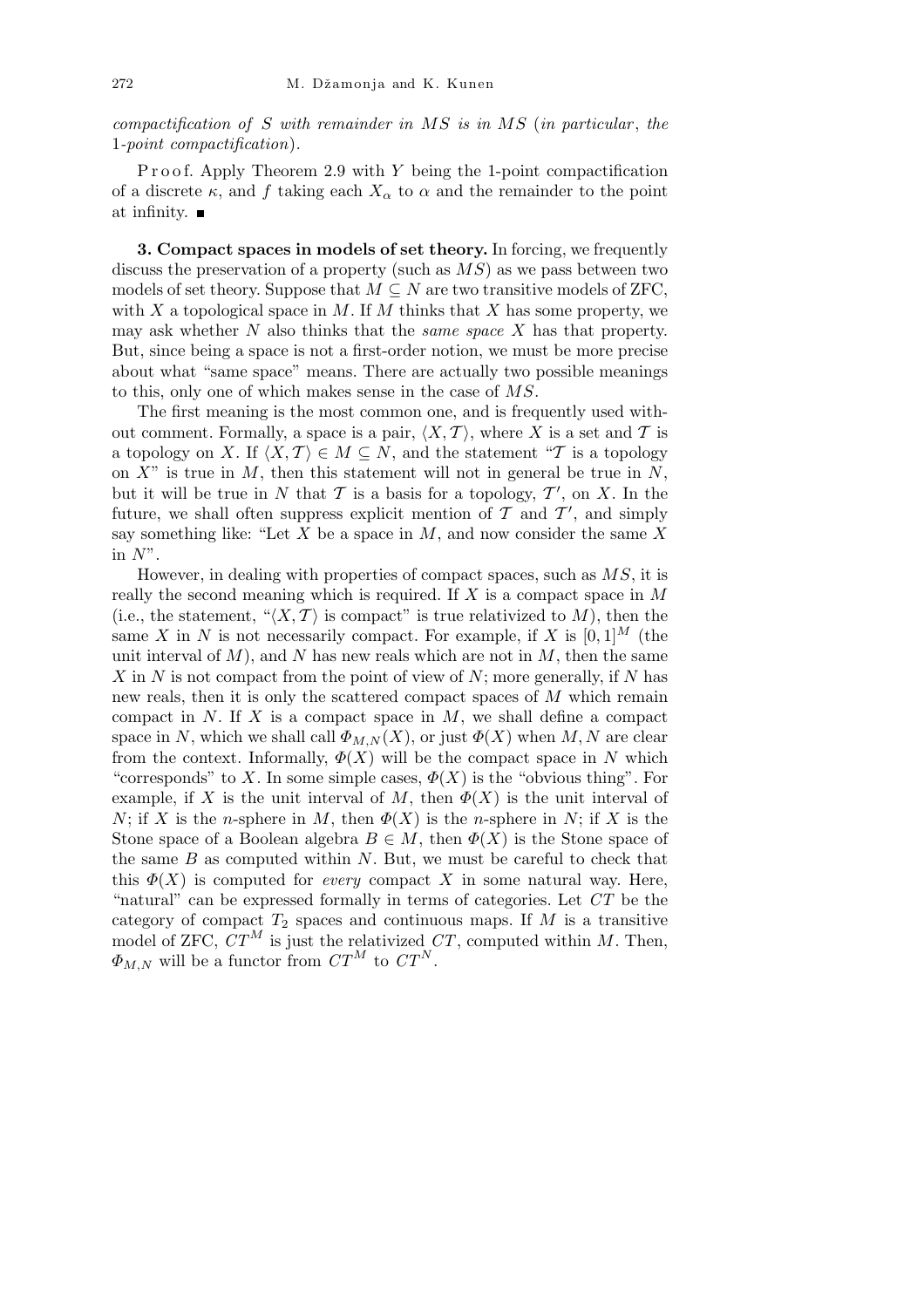$\Phi(X)$  will in fact be computed in *N* as some compactification of *X*, so we pause to make some remarks on compactifications. Here, we just work in ZFC, forgetting temporarily about models.

Let  $C(X)$  denote the family of all bounded continuous real-valued functions on *X*. This is a Banach space, and we let  $||f||$  denote the usual sup norm. Also,  $C(X)$  is a Banach algebra under pointwise product. If S is any non-empty subset of  $C(X)$ , let  $e<sub>S</sub>$ , or just  $e<sub>s</sub>$ , denote the usual evaluation map from *X* into the cube,  $\prod_{i}$ { $\lfloor f \rfloor$ ,  $\lfloor f \rfloor$ ,  $\lfloor f \rfloor$  :  $f \in S$ }; that is,  $(e(x))(f) = f(x)$ . Let  $\beta(X, S)$  be the closure of  $e(X)$  in this cube. It is always true that *e* is continuous. In some cases (for example, if *S* separates points and closed sets), *e* will be a homeomorphic embedding of *X*, in which case  $\beta(X, \mathcal{S})$  is a compactification of *X*. If  $\mathcal{S} = C(X)$  and *X* is completely regular, then  $\beta(X, \mathcal{S}) = \beta(X)$ , and we have just given one of the standard definitions of the Čech compactification. If  $X$  is completely regular, then every compactification of *X* is of the form  $\beta(X, \mathcal{S})$  for some *S*—namely, the collection of all those  $f \in C(X)$  which extend to the compactification.

If  $\mathcal{T} \subseteq \mathcal{S} \subseteq C(X)$ , let us use  $\pi$  to denote the natural projection from  $\beta(X, \mathcal{S})$  to  $\beta(X, \mathcal{T})$ . In the case  $\mathcal{S} = C(X)$ , this is just expressing the maximality of  $\beta(X)$  among all compactifications. If *T* "generates" *S*, then  $\pi$  is a homeomorphism. More precisely, let  $c(T)$  denote the closure of  $T$  in the Banach algebra  $C(X)$ ; this is the smallest closed linear subspace of  $C(X)$ containing *T* and closed under pointwise products of functions.

LEMMA 3.0.  $\beta(X, \mathcal{T})$  *and*  $\beta(X, c(\mathcal{T}))$  *are homeomorphic.* 

P r o o f. It is easy to check that the projection  $\pi : \beta(X, c(T)) \to \beta(X, T)$ is 1-1; that is, if  $\psi, \varphi \in \beta(X, c(\mathcal{T}))$  and  $\psi(f) = \varphi(f)$  for all  $f \in \mathcal{T}$ , then  $ψ(f) = φ(f)$  for all  $f ∈ c(T)$ . ■

The functorial properties of these compactifications are a little complicated because of the additional parameter, *S*. Suppose that *X, Y* are both compact spaces and  $h: X \to Y$  is a continuous function,  $S \subseteq C(X)$ , and  $\mathcal{T} \subseteq C(Y)$ . If we know that  $h \circ f \in \mathcal{S}$  for each  $f \in \mathcal{T}$ , then in a natural way we can define a continuous function  $\beta(h, \mathcal{S}, \mathcal{T}) : \beta(X, \mathcal{S}) \to \beta(Y, \mathcal{T})$  by  $\beta(h, S, T)(\psi)(f) = \psi(h \circ f).$ 

Returning now to models, let  $M \subseteq N$  be two transitive models of ZFC, and we define  $\Phi = \Phi_{M,N} : C T^M \to C T^N$  as follows. If  $X \in C T^M$ , let  $\Phi(X)$ be  $(\beta(X, C(X) \cap M))^N$ . More verbosely, working within *N*, we have the same space *X*, and we use  $C(X) \cap M$ , which is a subset of  $C(X)$ , to compute a compactification of *X*, which we are calling  $\Phi(X)$ . This  $\Phi$  is functorial in the following sense: Let *h* be a morphism of  $CT^M$ ; that is,  $h, X, Y \in M$  and, in *M*, *h* is a continuous map from *X* to *Y*, where  $X, Y \in \mathbb{CT}^M$ . Then in *N*,  $h: X \to Y$  is still continuous, and we may extend it to  $\Phi(h): \Phi(X) \to \Phi(Y)$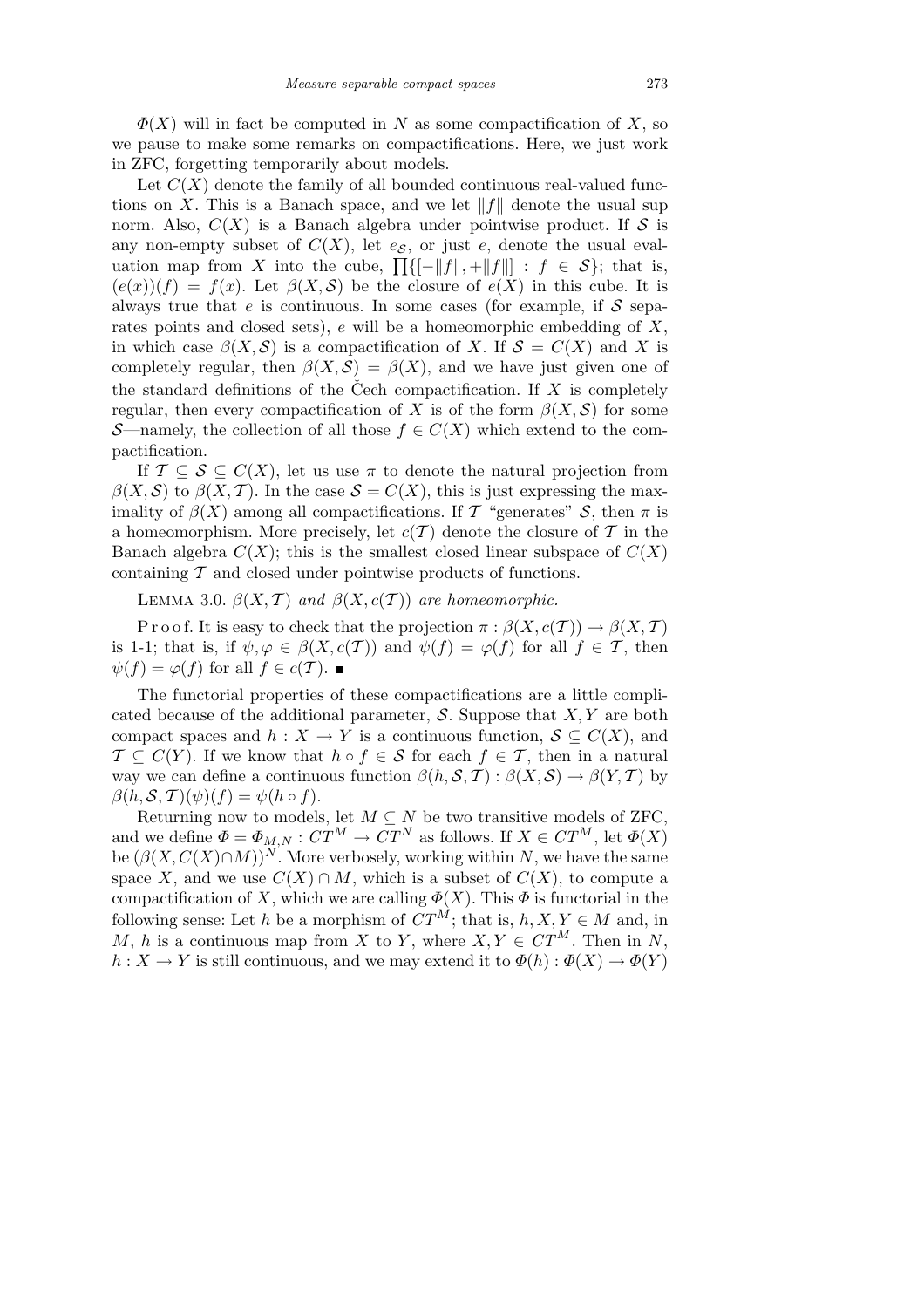by letting  $\Phi(h) = \beta(h, C(X) \cap M, C(Y) \cap M)$ . It is now easy to check from the definitions that

LEMMA 3.1.  $\Phi_{M,N}$  *is a covariant functor from CT*<sup>*M*</sup> *to CT*<sup>*N*</sup>.

Lemma 3.0 may be used to verify that, as claimed above,  $\Phi(X)$  is the "obvious thing". The point is, we often do not need the full  $C(X) \cap M$ , but may get by with some sub-class.

LEMMA 3.2. *Suppose that in M*, *X is compact*,  $\mathcal{T} \subseteq C(X)$ , and  $c(\mathcal{T}) =$  $C(X)$ *. Then in*  $N$ ,  $\Phi(X) = \beta(X, \mathcal{T})$ *.* 

Proof. Observe that in *N*,  $c(T) = c(C(X) \cap M)$ , and apply Lemma  $3.0.$ 

We mention two special cases of this. First, suppose in *M* that *X* is a compact subset of Euclidean space,  $\mathbb{R}^k$ . Let  $\mathcal T$  be the set of the  $k$  coordinate projections. By the Stone–Weierstrass Theorem (applied in *M*),  $c(T) = C(X)$ . But then in *N*,  $\Phi(X) = \beta(X, \mathcal{T})$ , which is just the closure of X computed in the  $\mathbb{R}^k$  of N. In particular, if X is, say, the *n*-sphere of M (so,  $k = n + 1$ ), then  $\Phi(X)$  is the *n*-sphere of *N*. Second, if *X* is a compact zero-dimensional space in *M*, we may let *B* be the clopen algebra of *X*, so that *X* is the Stone space of *B*. In *M*, let  $\mathcal T$  be the set of all continuous maps from *X* into  $\{0,1\}$ ; then  $c(T) = C(X)$ . From this, it is easy to see that in  $N$ ,  $\Phi(X)$  is the Stone space of the same *B*, computed within *N*.

It is also easy to see that *Φ* preserves subspaces and products. Also, if *X* is a LOTS, then  $\Phi(X)$  is the Dedekind completion of the same LOTS; to see this, apply the above method, with  $\mathcal T$  the set of non-decreasing real-valued functions.

See Bandlow [1] for a somewhat different treatment of *Φ*.

We turn now to measures. This is easiest to approach via the Riesz Representation Theorem, viewing measures as linear functionals on *C*(*X*). If  $h \in C(X)^M$ , and  $X \in \mathbb{C}T^M$ , then in *M*, *h* is a continuous map from X to an interval [a, b]. So, in N, we have  $\Phi(h)$ , which maps  $\Phi(X)$  into  $\Phi([a, b])$ , which is the [a, b] of *N*. So,  $\Phi(h) \in C(\Phi(X))^N$ .

LEMMA 3.3. In N,  $\Phi$  *is an isometric embedding of*  $C(X) \cap M$  *into*  $C(\Phi(X))$ , and  $C(\Phi(X))$  *is the closed linear span of*  $\Phi(C(X) \cap M)$ *.* 

In particular, suppose that in  $M$ ,  $\mu$  is a Radon measure on the compact space *X*. Then, via integration,  $\mu$  defines a positive linear functional on  $C(X)$ , and by Lemma 3.3, this linear functional extends uniquely to a positive linear functional on the  $C(\Phi(X))$  of *N*, which, by the Riesz Representation Theorem, corresponds uniquely to a Radon measure on  $\Phi(X)$ . We call this measure  $\Phi(\mu)$ . Suppose now that in *M*,  $\mu$  is non-separable. Then, in *M*, we may find, for some fixed  $\varepsilon > 0$ , functions  $h_{\alpha} \in C(X)$  for  $\alpha < \omega_1$  such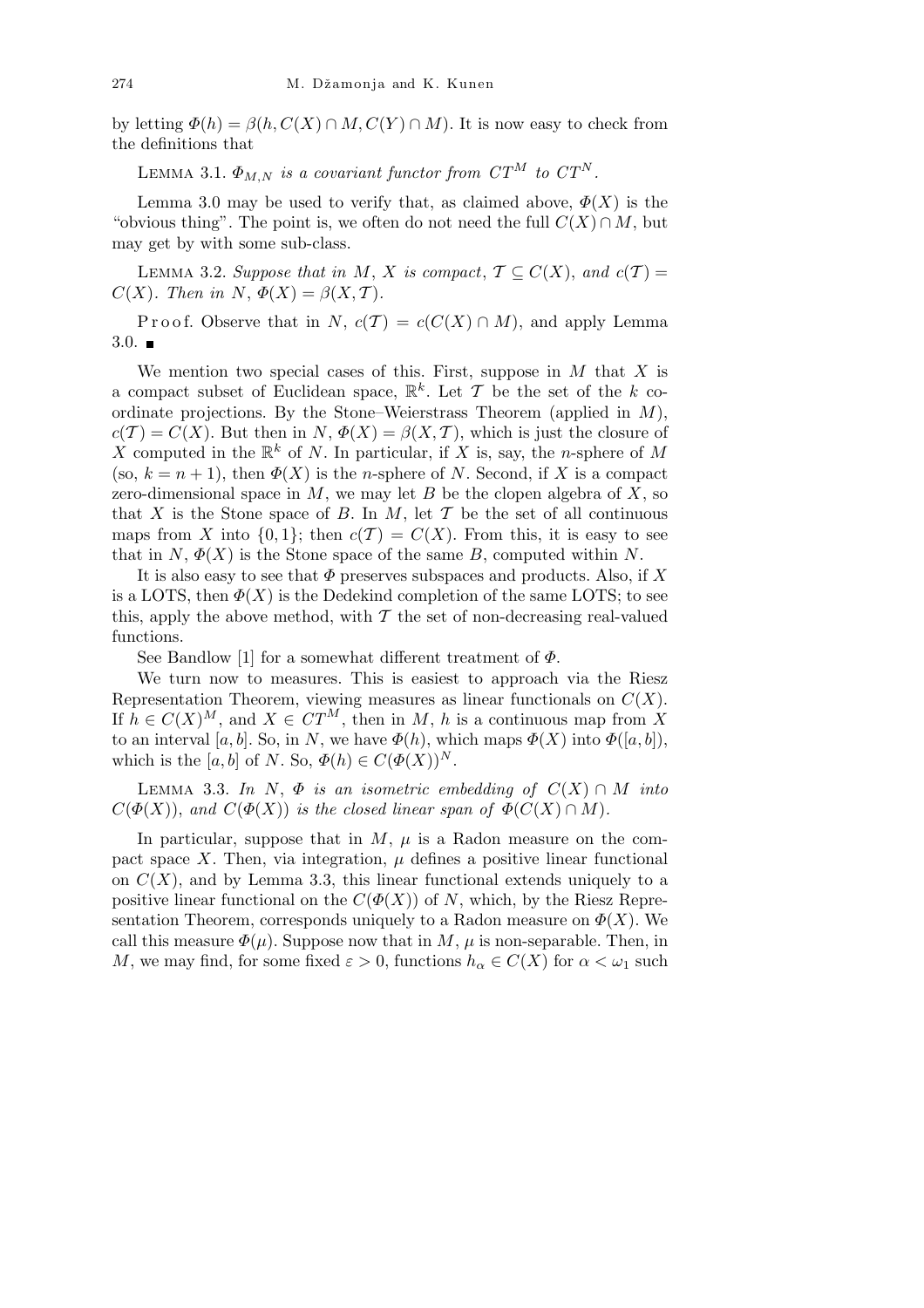that the  $L^1(\mu)$  distance between the  $h_\alpha$  is at least  $\varepsilon$ . Then, this same situation will persist in *N*—that is, in *N*,  $L^1(\Phi(\mu))$  will be non-separable, and hence  $\Phi(\mu)$  will be non-separable, assuming that  $\omega_1$  has the same meaning in *M* and *N*. Thus,

LEMMA 3.4. *Suppose that*  $M \subseteq N$  *are two transitive models of ZFC*,  $\omega_1^M = \omega_1^N$ , and in *M*, *X* is compact and  $X \notin MS$ . Then in  $N, \Phi(X) \notin MS$ .

Of course,  $\omega_1^M = \omega_1^N$  is necessary. For example, for any X, if the weight of *X* becomes countable in *N*, then  $\Phi(X)$  will be second countable in *N* and hence be in *MS<sup>N</sup>* .

The preservation of the property " $X \in MS$ " is more tricky, as we discuss in the next section. It is quite possible that  $X \in MS^M$  but *N* is some generic extension of *M* which adds a new measure which happens to be non-separable. The forcing can even be ccc, in which case  $\omega_1^M = \omega_1^N$ . It is not hard to see that " $X \in MS$ " is preserved by any forcing which has  $\omega_1$ as a precaliber.

Note that for zero-dimensional spaces, the results of this section all reduce to trivialities. If, in *M*, *X* is the Stone space of the Boolean algebra *B*, then  $\Phi(X)$  will simply be the Stone space of *B* as computed in *N*. Furthermore, if in M,  $\mu$  is a Radon measure on X, then  $\mu$  is determined by its values on the clopen sets—i.e., by a finitely additive measure on *B*—and in *N*, that same finitely additive measure determines a Radon measure,  $\Phi(\mu)$ , on  $\Phi(X)$ .

**4. Destroying membership in** *MS***.** In this section we show that being in *MS* can be destroyed by a ccc forcing—specifically, by forcing with a Suslin tree. Now, the functor *Φ* of the previous section is from the *CT* of the ground model, *V* , to the *CT* of a generic extension of *V* . In the generic extension, *X* will contain a copy of  $2^{\omega_1}$ , which, by Lemma 2.0, will be sufficient to imply that  $X \notin MS$ .

Theorem 4.0. *If there is a Suslin tree*, *T*, *then there is a Corson compact space*  $X \in MS$  *such that*  $T$  *forces that*  $X$  *contains a homeomorphic copy of*  $2^{\omega_1}$ .

P r o o f. Actually, our proof just uses the fact that *T* is Aronszajn; except that forcing with an Aronszajn tree does not in general preserve  $\omega_1$ . In any case, *T* will force that *X* contains a homeomorphic copy of  $2^{\lambda}$ , where  $\lambda$  is the  $\omega_1$  of the ground model, but this is trivial if  $\lambda$  becomes countable in the *T* extension. S

As usual, Lev<sub>α</sub>(*T*) denotes level  $\alpha$  of the tree and  $T_{\alpha} =$ *ξ<α* Lev*ξ*(*T*). Let us use  $\sqsubseteq$  for the tree order.

We shall construct the space *X* from the chains of *T*. Identify  $\mathcal{P}(T \times 2)$ with  $2^{T\times2}$  by identifying a set with its characteristic function. Giving  $2^{T\times2}$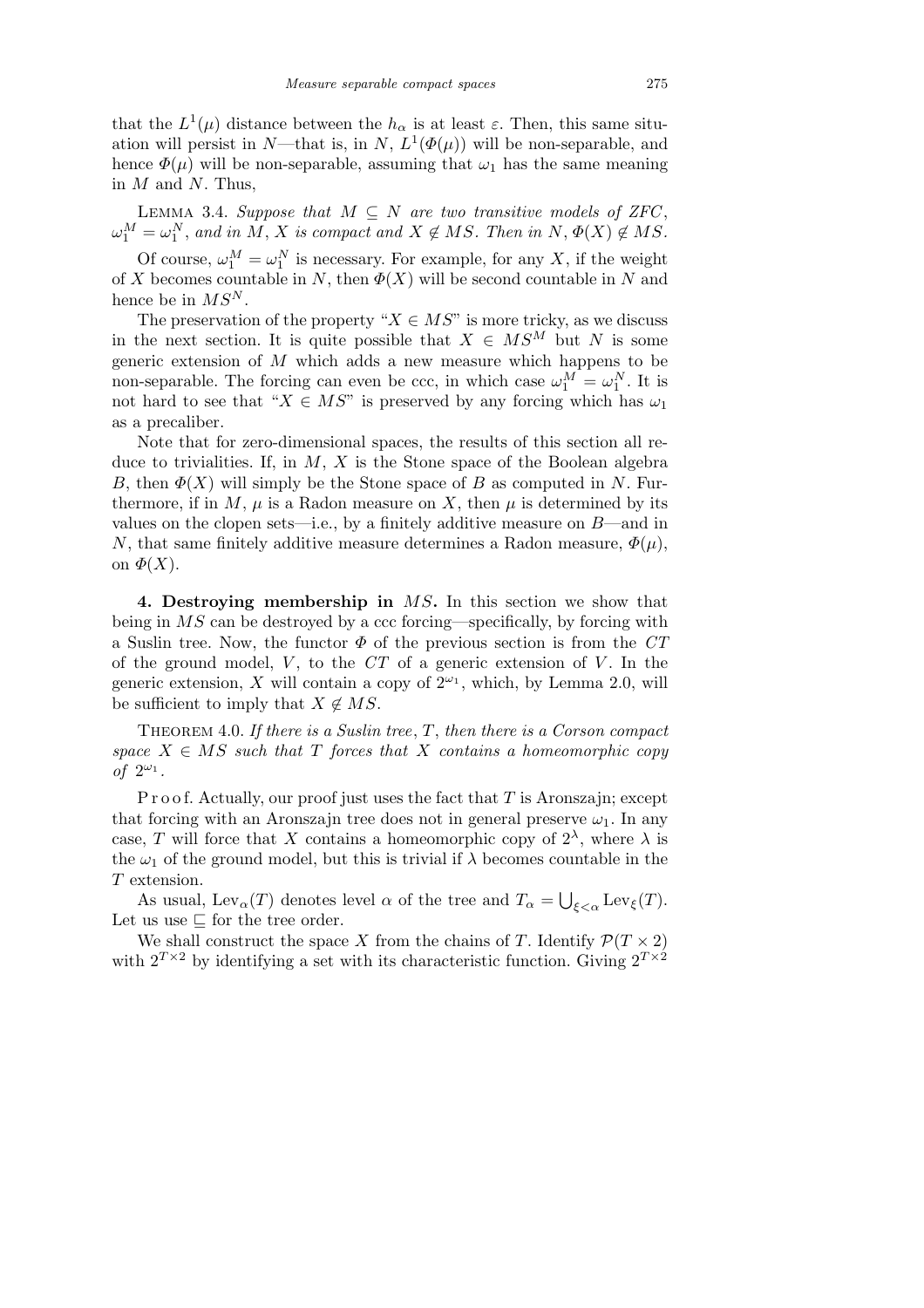its usual topology makes  $\mathcal{P}(T \times 2)$  into a compact space. If  $x \in \mathcal{P}(T \times 2)$ , let  $\hat{x} \in \mathcal{P}(T)$  be its projection:  $\hat{x} = \{t \in T : \exists i < 2(\langle t, i \rangle \in x)\}\)$ . Let X be the set of all  $x \in \mathcal{P}(T \times 2)$  such that  $\hat{x}$  is a downward-closed chain in *T*; that is,  $\forall s, t \in \hat{x}(s \sqsubseteq t \lor t \sqsubseteq s)$  and  $\forall t \in \hat{x} \forall s \sqsubseteq t(s \in \hat{x})$ . Note that X is closed, and hence compact. Since  $T$  is Aronszajn, each such  $\hat{x}$  is countable; so, identifying sets with characteristic functions, every  $x \in X$  is eventually 0, so *X* is a compact subspace of a *Σ*-product of copies of *{*0*,* 1*}*, and hence Corson compact (see *§*2).

Now, it is easy to see that in any extension,  $V[G]$ , of  $V$ ,  $\Phi(X)$  is just the space defined from the same tree, by the same definition. However, if in  $V[G]$ , there is an uncountable maximal chain  $C \subseteq T$ , then  $\{x \in \mathcal{P}(T \times 2) : \hat{x} = C\}$ will be a subspace of  $\Phi(X)$  homeomorphic to  $2^C$ , which is homeomorphic to  $2^{\omega_1}$ .

So, we are done if we can prove (in *V*) that  $X \in MS$ . Now, one cannot prove in ZFC that every Corson compact is in *MS* [12], but this one is.

Let *ν* be a Radon measure on *X*. For each  $t \in T$ , let  $X_t = \{x \in X :$ *t*  $\in \hat{x}$ . This is closed, and hence measurable. If  $\varepsilon \geq 0$ , let  $T^{\varepsilon} = \{t \in T :$  $\nu(X_t) > \varepsilon$ . Note that  $T^{\varepsilon}$  is a sub-tree of *T*. If  $\varepsilon > 0$ , then each level of  $T^{\varepsilon}$  is finite (since the  $X_t$  are disjoint for *t* on a given level of *T*). Since *T* is Aronszajn, this implies that  $T^{\varepsilon}$  is countable for each  $\varepsilon > 0$ . Letting  $\varepsilon \searrow 0$ , we see that  $T^0 = \{t \in T : \nu(X_t) > 0\}$  is countable.

So, we can fix an  $\alpha < \omega_1$  such that for each  $s \in \text{Lev}_\alpha(T)$ ,  $\nu(X_s) = 0$ . Let  $F = \bigcup \{X_s : s \in \text{Lev}_\alpha(T)\}\$ ; then *F* is a null set, and  $X \setminus F$  is homeomorphic to a subspace of  $\mathcal{P}(T_\alpha \times 2)$ , and hence second countable. Since every finite Borel measure on a second countable space is separable,  $\nu$  is separable.

## **References**

- [1] I. B and low, *On the origin of new compact spaces in forcing models*, Math. Nachr. 139 (1988), 185–191.
- [2] M. Džamonja and K. Kunen, *Measures on compact HS spaces*, Fund. Math. 143 (1993), 41–54.
- [3] D. Fremlin, *Consequences of Martin's Axiom*, Cambridge Univ. Press, 1984.
- [4] —, *Real-valued measurable cardinals*, in: Israel Math. Conf. Proceedings, Haim Judah (ed.), Vol. 6, 1993, 151–304.
- [5] R. J. Gardner and W. F. P f effer, *Borel measures*, in: Handbook of Set-Theoretic Topology, K. Kunen and J. E. Vaughan (ed.), North-Holland, 1984, 961–1044.
- [6] M. Gitik and S. Shelah, *Forcings with ideals and simple forcing notions*, Israel J. Math. 68 (1989), 129–160.
- [7] —,—, *More on simple forcing notions and forcings with ideals*, Ann. Pure Appl. Logic 59 (1993), 219–238.
- [8] P. H alm o s, *Measure Theory*, Van Nostrand, 1950.
- $[9]$  R. Haydon, *On dual*  $L^1$ -spaces and injective bidual Banach spaces, Israel J. Math. 31 (1978), 142–152.